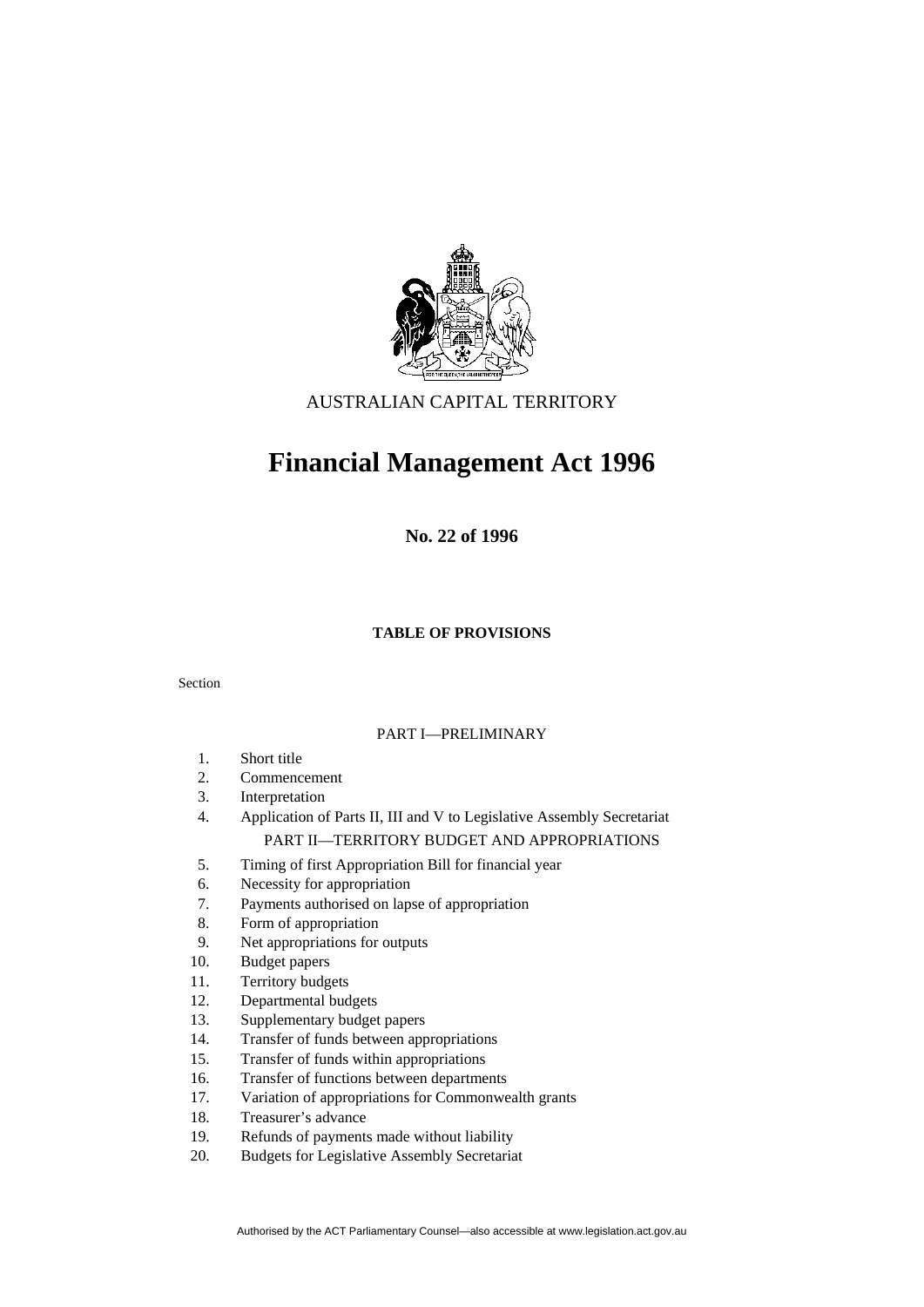# *Financial Management No. 22, 1996* **TABLE OF PROVISIONS**—continued

Section

#### PART III—FINANCIAL REPORTS

#### *Division 1—Financial reports of the Territory*

- 21. Interpretation
- 22. Annual financial statements of the Territory
- 23. Responsibility for annual financial statements
- 24. Audit of annual financial statements
- 25. Tabling of annual financial statements
- 26. Monthly financial statements of the Territory

#### *Division 2—Financial reports of departments*

- 27. Annual financial statements of departments
- 28. Responsibility for departmental financial statements
- 29. Audit of financial statements of departments
- 30. Tabling of departmental financial statements

#### PART IV—FINANCIAL MANAGEMENT RESPONSIBILITIES OF CHIEF EXECUTIVES OF DEPARTMENTS

31. Responsibilities of Chief Executives of departments

#### PART V—BANKING AND INVESTMENT

- 32. Agreement for the conduct of banking for the Territory
- 33. Territory bank account
- 34. Departmental bank accounts
- 35. Payments into bank accounts
- 36. Transfer following change in departmental responsibilities
- 37. Authority to issue public money
- 38. Investment of public money

#### PART VI—BORROWING, GUARANTEES AND FINANCIAL DERIVATIVES

- 39. Power of Territory to borrow
- 40. Treasurer may borrow on behalf of Territory
- 41. Power of Territory authorities to borrow
- 42. Borrowings by Territory authorities to be approved
- 43. Territory authorities may give security
- 44. Power to approve borrowings not delegable
- 45. Loans to be paid into Territory bank account
- 46. Payments by Treasurer
- 47. Guarantees by Territory
- 48. Financial derivatives

# PART VII—TRUST MONEY

- 49. Identity of trust money
- 50. Administration of trust money
- 51. Departmental trust bank accounts
- 52. Transfers between bank accounts
- 53. Investment of trust money

#### PART VIII—FINANCIAL PROVISIONS RELATING TO TERRITORY AUTHORITIES

54. Responsibilities of chief executive officers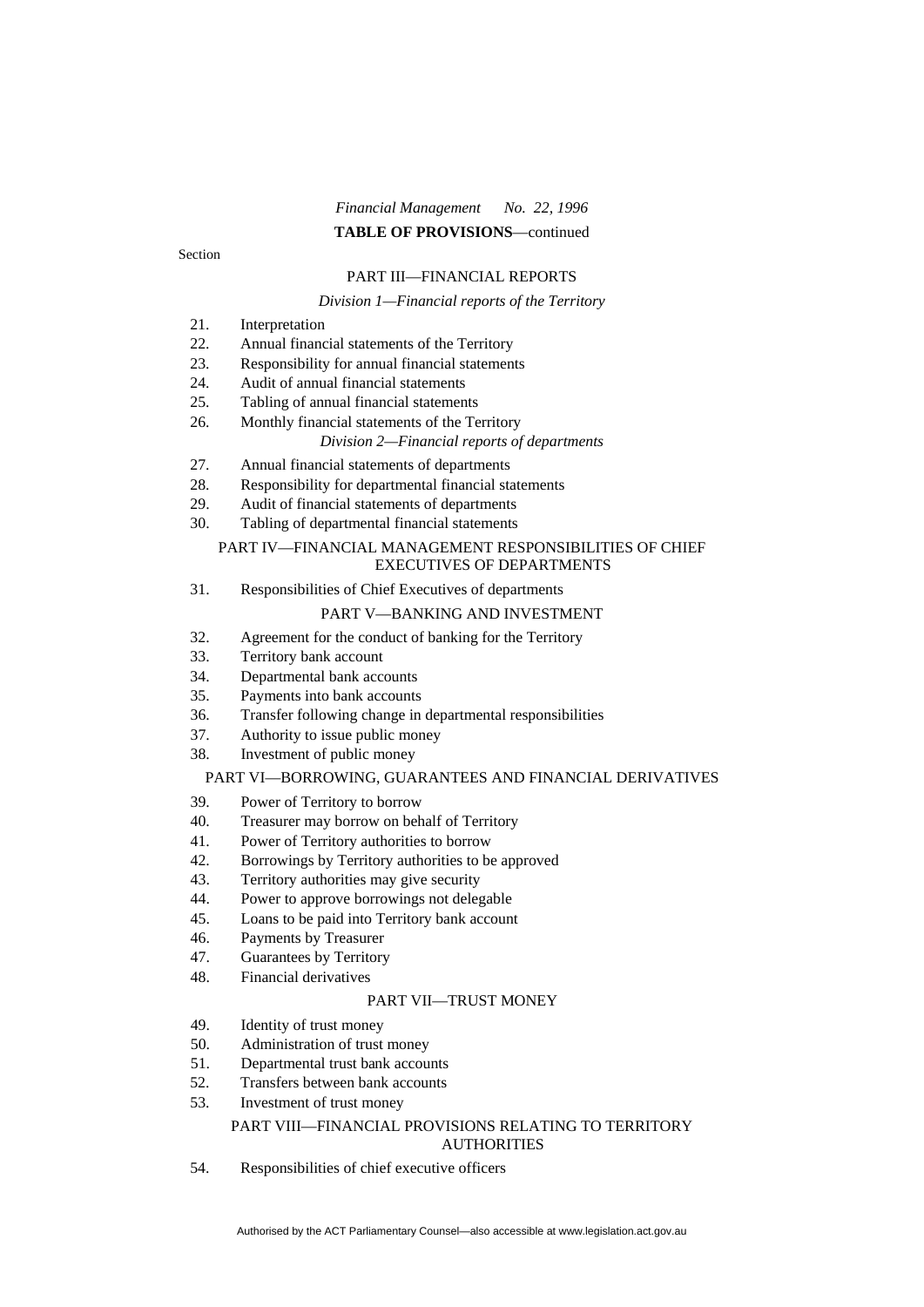# *Financial Management No. 22, 1996* **TABLE OF PROVISIONS**—continued

#### Section

- 55. Bank accounts
- 56. Investment
- 57. Borrowing
- 58. Statements of intent
- 59. Annual financial statements
- 60. Responsibility for annual financial statements
- 61. Audit of annual financial statements
- 62. Tabling of annual financial statements

# 63. Interim financial statements

# PART IX—MISCELLANEOUS

- 64. Act of grace payments
- 65. Waiver of debts etc.
- 66. Payments in respect of deceased estates
- 67. Regulations and guidelines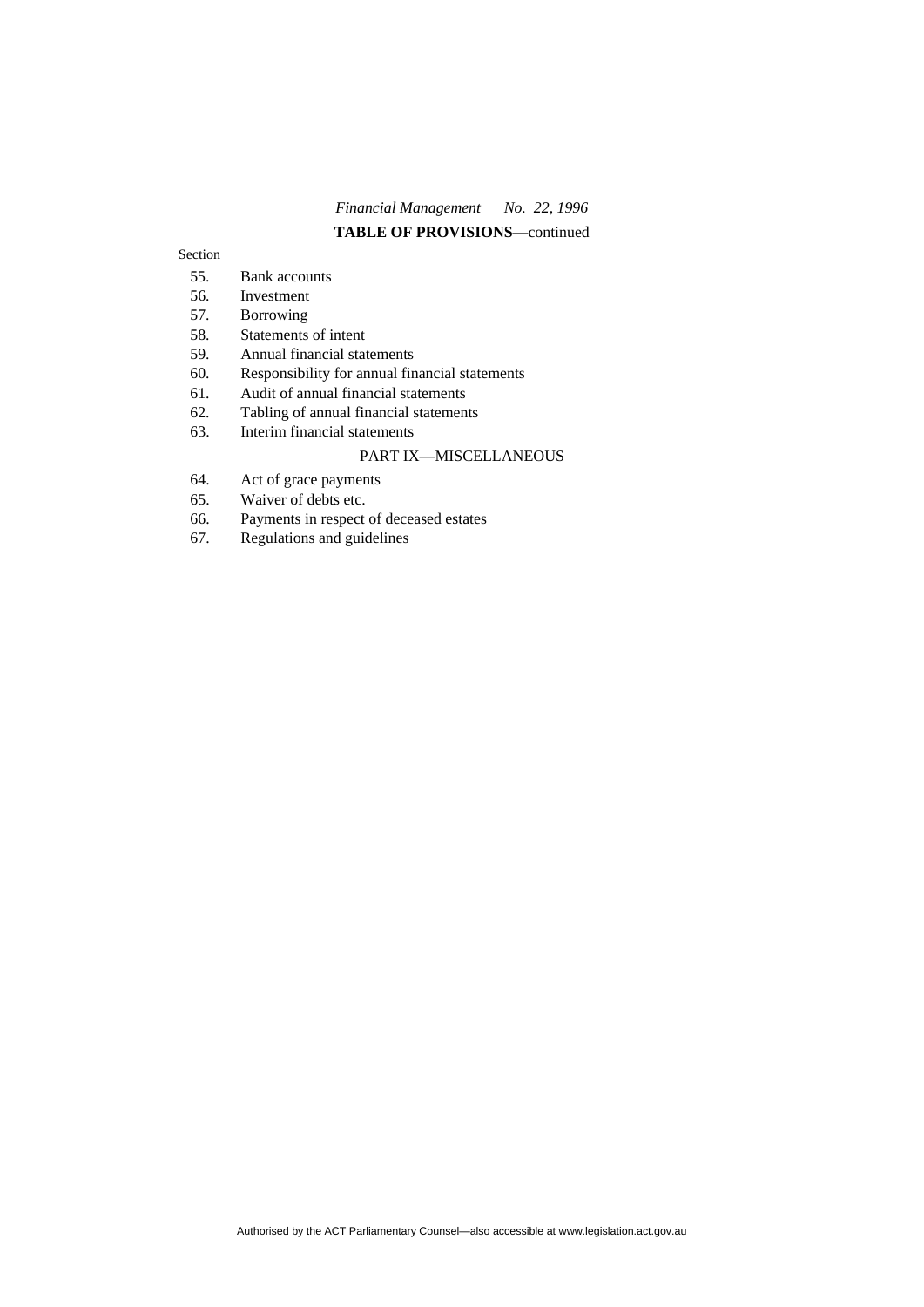

AUSTRALIAN CAPITAL TERRITORY

# **Financial Management Act 1996**

**No. 22 of 1996** 

# **An Act to provide for the financial management of the government of the Territory, to provide for the scrutiny of that management by the Legislative Assembly, to specify financial reporting requirements for the government of the Territory and for related purposes**

*[Notified in ACT Gazette S101: 4 June 1996]*

 The Legislative Assembly for the Australian Capital Territory enacts as follows:

# **PART I—PRELIMINARY**

**Short title** 

**1.** This Act may be cited as the *Financial Management Act 1996.*

# **Commencement**

**2.** This Act commences on 1 July 1996.

# **Interpretation**

**3. (1)** In this Act, unless the contrary intention appears—

- "appropriation" means an appropriation of public money by any Act including this Act;
- "Appropriation Act" means an Act that makes appropriations in respect of a financial year for purposes referred to in section 8;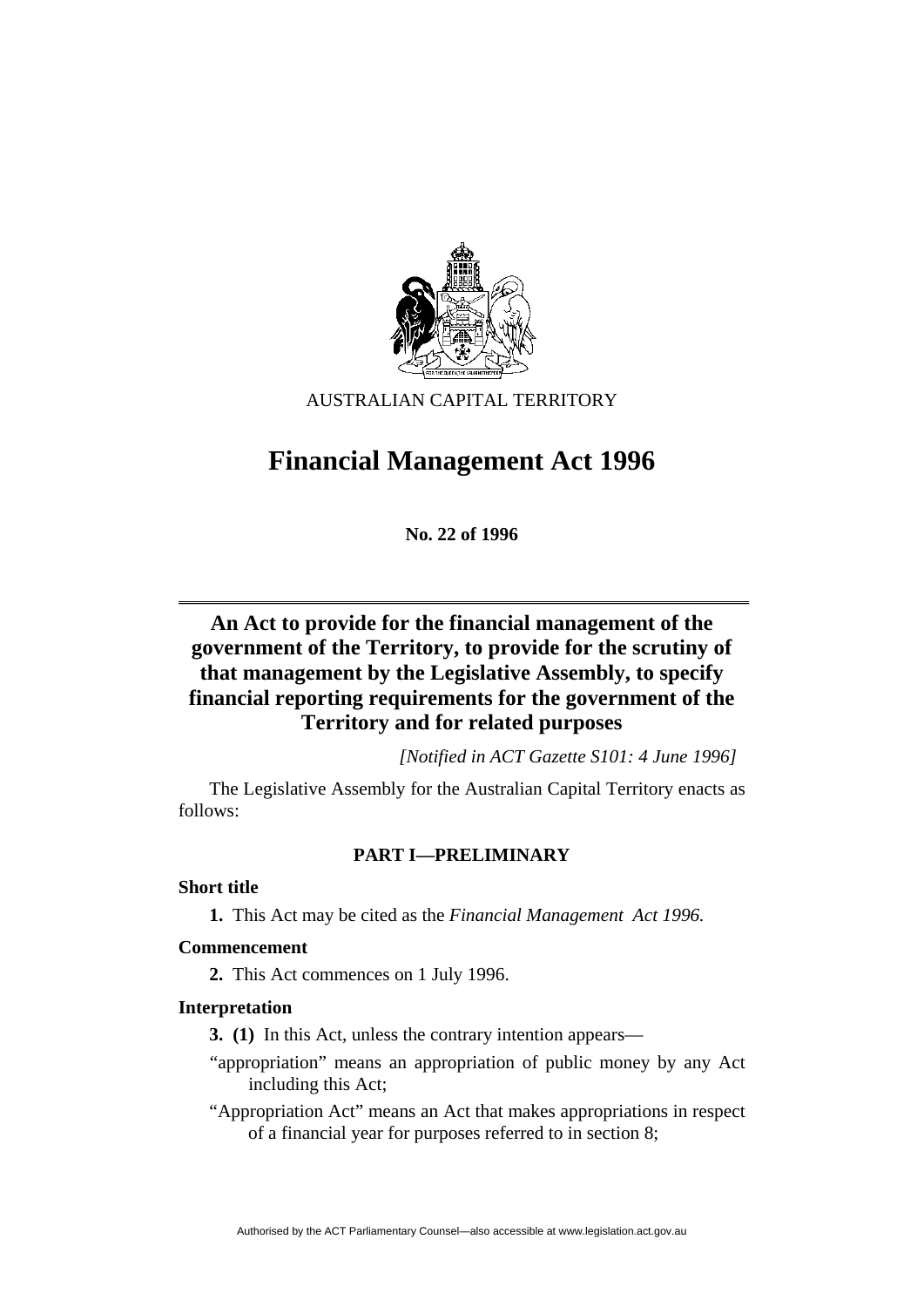- "appropriation unit" means a class of outputs, or a group of output classes, for which an appropriation is made by an Appropriation Act;
- "bank" means a bank within the meaning of the *Banking Act 1959* of the Commonwealth or the Reserve Bank of Australia;

"borrowing" includes—

- (a) raising money or obtaining credit, whether by dealing in securities or otherwise; and
- (b) entering into a financing lease;

but does not include using a credit card or overdraft facility, or otherwise obtaining credit, in a transaction forming part of the day-to-day operations of the Territory or a Territory authority;

"budget papers" means documents laid before the Legislative Assembly under section 10 or subsection 13 (1);

"capital injection" means money provided, or to be provided, to a department for—

- (a) the purchase of assets to be held by the department or to be owned by a Territory authority or Territory owned corporation;
- (b) the development of assets held by the department or owned by a Territory authority or Territory owned corporation;
- (c) augmenting the assets held by the department or owned by a Territory authority or Territory owned corporation; or
- (d) reducing the liabilities of the department, a Territory authority or a Territory owned corporation;

but does not include money provided from an appropriation for a purpose referred to in paragraph 8 (a) or (c);

- "chief executive officer", in relation to a Territory authority, means the person who has responsibility for managing the affairs of the authority;
- "class of outputs" means a group of outputs identified as a class by an Appropriation Act;

"department" means—

 (a) an administrative unit (excluding any part of an administrative unit prescribed for the purposes of paragraph (b) and any administrative unit forming part of a group of administrative units prescribed for the purposes of paragraph (c));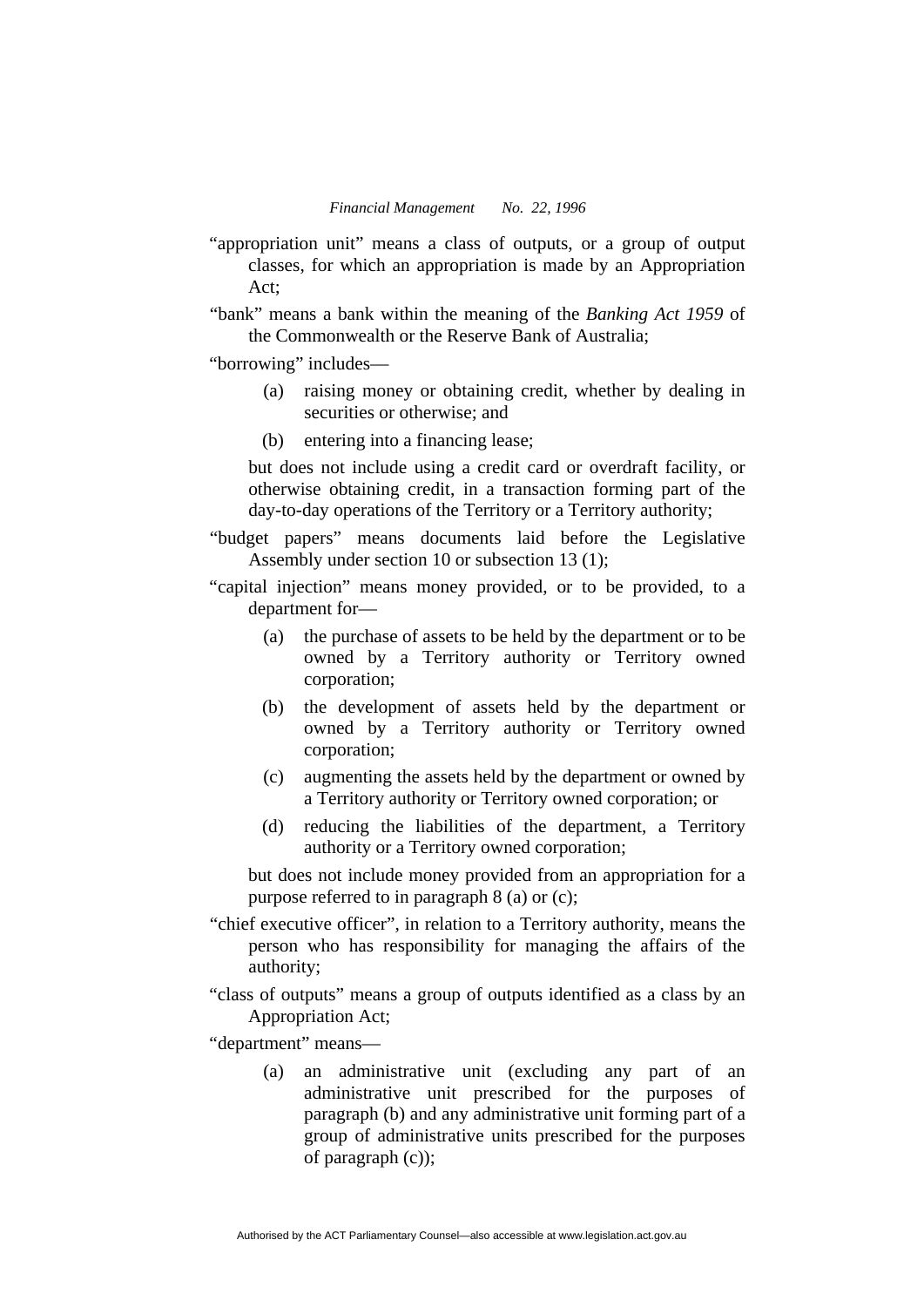- (b) a part of an administrative unit prescribed for the purposes of this paragraph; or
- (c) a group of 2 or more administrative units prescribed for the purposes of this paragraph;
- "departmental bank account" means a bank account referred to in subsection 34 (1):
- "expenses", in relation to an output, means the expenses incurred in providing the output quantified on an accrual accounting basis and includes the overhead expenses properly attributable to the output;
- "financial management guidelines" means the guidelines issued under subsection 67 (2);
- "generally accepted accounting practice" means accounting practices and procedures recognised by the accounting profession as appropriate for reporting financial information relating to government, a department or a Territory authority, being practices and procedures that are consistent with this Act and any relevant Appropriation Act;
- "Legislative Assembly Secretariat" means the Clerk of the Legislative Assembly and the officers and employees of the Public Service who assist the Clerk in the exercise of his or her powers and the performance of his or her duties;
- "outcomes" means the consequences for the community of outputs;
- "outputs" means goods produced or services provided by a department or Territory authority or a person producing goods or providing services on behalf of a department or Territory authority;
- "prescribed" means prescribed by the financial management guidelines;
- "public money" means all moneys received by the Territory, including the proceeds of all loans raised on behalf of the Territory, but does not include—
	- (a) money held by the Territory as trust money;
	- (b) money received by a Territory owned corporation; or
	- (c) money received by a Territory authority;

"responsible Chief Executive", in relation to a department, means—

- (a) if the department is constituted by an administrative unit or a part of an administrative unit—the Chief Executive of that administrative unit; or
- (b) if the department is constituted by a group of 2 or more administrative units—the person prescribed as the responsible Chief Executive in relation to the department;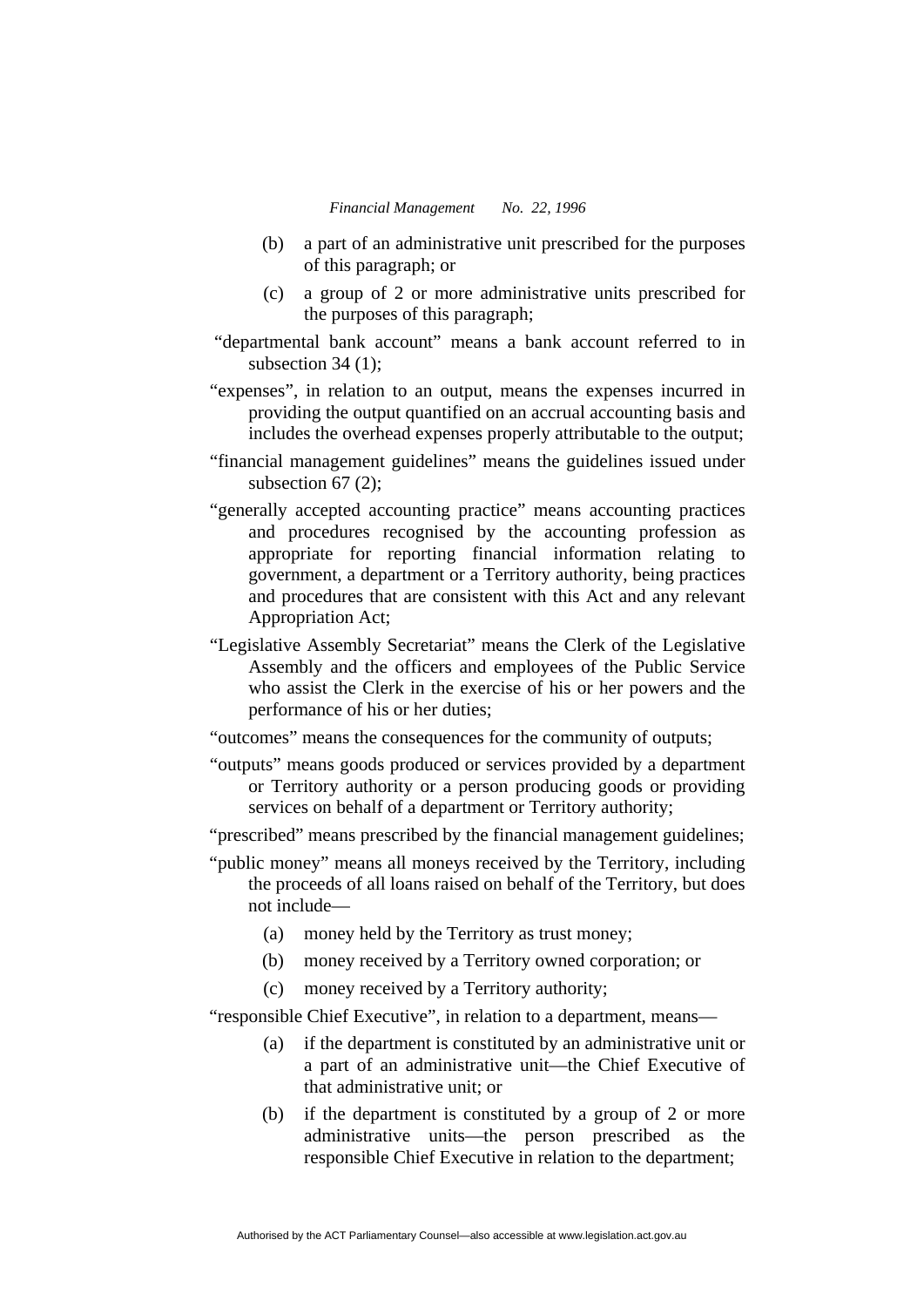"responsible Minister" means—

- (a) in relation to a department that is constituted by an administrative unit or a part of an administrative unit—the Minister to whom responsibility for that administrative unit has been allocated under section 14 of the *Public Sector Management Act 1994*;
- (b) in relation to a department that is constituted by a group of 2 or more administrative units—the Minister prescribed as the responsible Minister in relation to the department; and
- (c) in relation to a Territory authority—the Minister administering the Act by which the authority was established;
- "securities" includes stocks, debentures, notes, bonds, promissory notes, bills of exchange, and any other securities approved in writing by the Treasurer;
- "statement of intent" means a statement of a Territory authority under section 58:
- "Territory authority" means a body corporate established by an Act but does not include a body declared under subsection (2) not to be a Territory authority;
- "Territory bank account" means the bank account referred to in section 33;
- "Treasurer" means the Minister administering this Act and includes a Minister for the time being acting on behalf of that Minister;
- "trust money" means—
	- (a) money deposited with the Territory pending the completion of a transaction or the determination of a dispute and which may become repayable to the depositor or payable to the Territory or any other person;
	- (b) all money that is paid into a Territory court for possible repayment to the payee or a third party by virtue of any Act, order, instruction or authority;
	- (c) money that belongs to or is due to any person and is collected by the Territory as a result of an agreement between the Territory and that person;
	- (d) unclaimed money that is due to or belongs to any person and is deposited with the Territory; or
	- (e) money that is paid to the Territory in trust for any other lawful purpose including interest on trust money;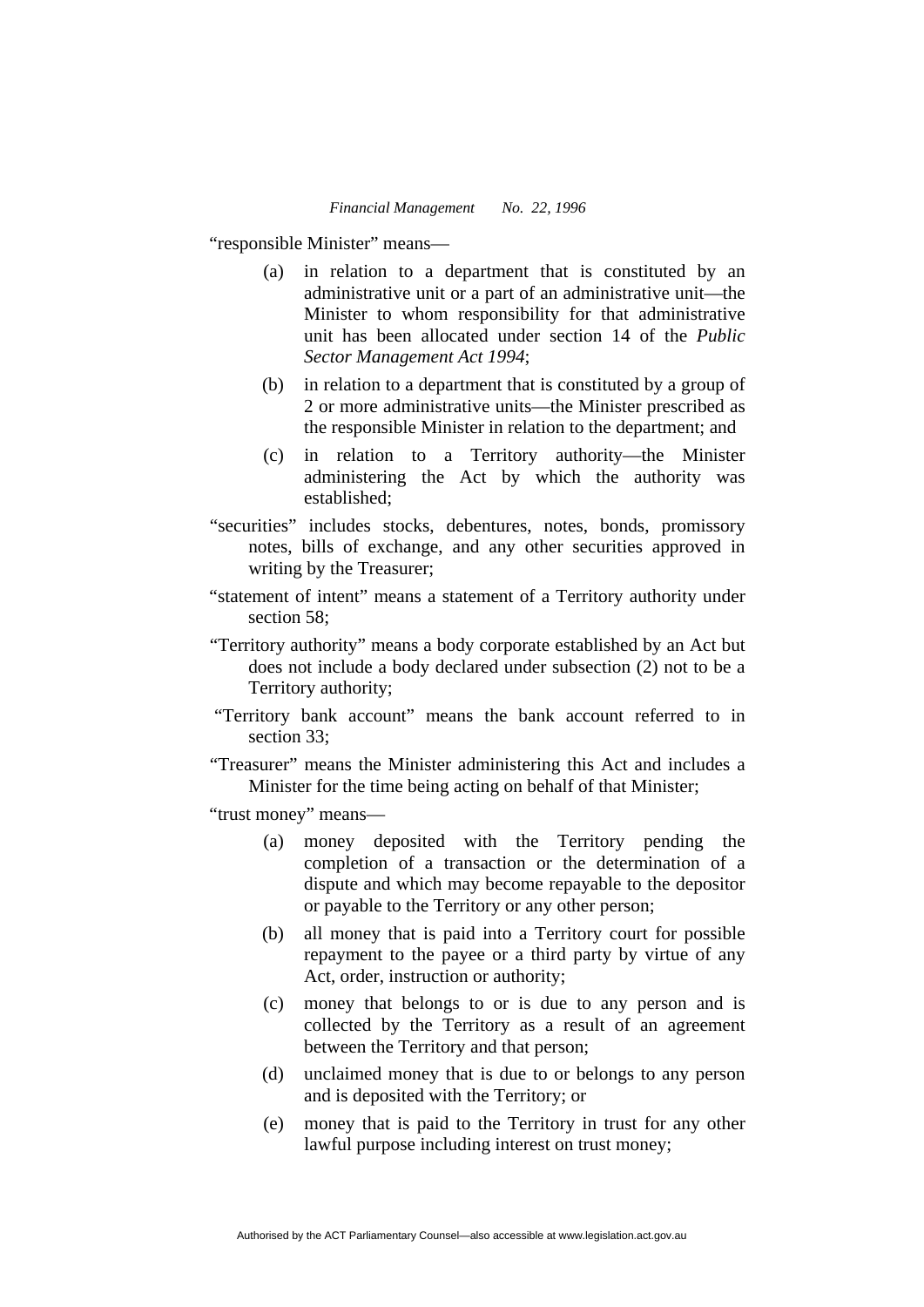"warrant" means an instrument by which the Treasurer authorises payments from the Territory bank account.

**(2)** The Treasurer may, by notice in the *Gazette*, declare that a specified body is not a Territory authority for the purposes of this Act.

## **Application of Parts II, III and V to Legislative Assembly Secretariat**

**4.** Unless the contrary intention appears, the provisions of Parts II, III and V apply to the Legislative Assembly Secretariat as if—

- (a) a reference in those provisions to a department included a reference to the Legislative Assembly Secretariat;
- (b) a reference in those provisions to the responsible Minister of a department were a reference to the Speaker of the Legislative Assembly; and
- (c) a reference in those provisions to the responsible Chief Executive of a department included a reference to the Clerk of the Legislative Assembly.

# **PART II—TERRITORY BUDGET AND APPROPRIATIONS**

#### **Timing of first Appropriation Bill for financial year**

**5.** Except as otherwise provided by a resolution of the Legislative Assembly, the first Appropriation Bill relating to a financial year shall be introduced into the Legislative Assembly not later than 3 months after the commencement of the financial year.

# **Necessity for appropriation**

**6.** No payment of public money shall be made otherwise than in accordance with an appropriation.

#### **Payments authorised on lapse of appropriation**

**7.** If, before the end of a financial year, no Act other than this Act has been passed appropriating public money to meet the requirements of the next financial year, the Treasurer may pay such sums as are necessary to meet those requirements subject to the following provisions:

- (a) the authority of the Treasurer under this section shall cease upon the commencement of the first Appropriation Act for the next financial year;
- (b) upon that commencement all payments made under this section for the next financial year shall be taken for all purposes to have been paid out of moneys appropriated by that Act; and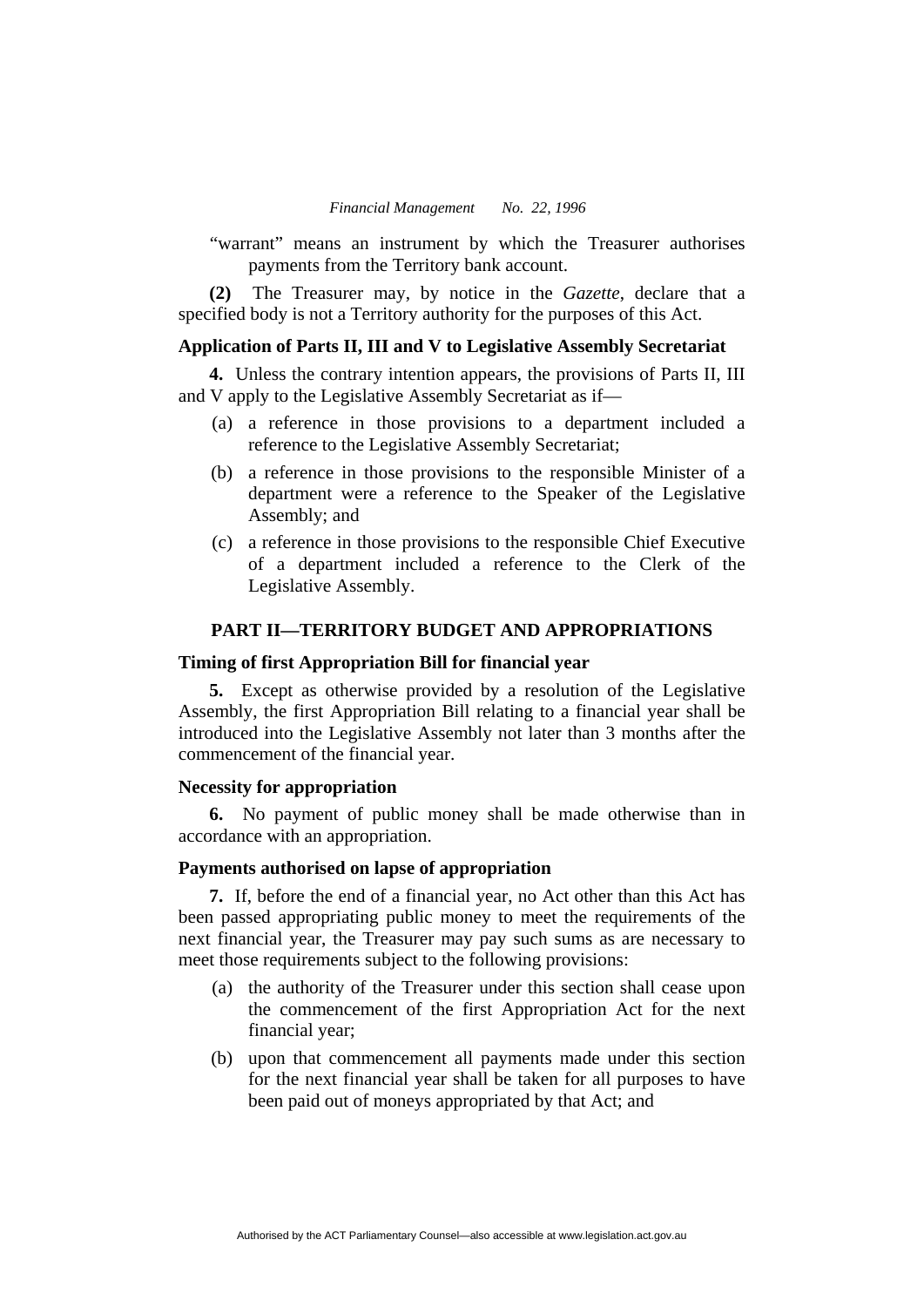(c) the payments made under this section for any purpose shall not exceed, in total, one half of the amount appropriated by Appropriation Acts for the immediately preceding financial year for that purpose.

# **Form of appropriation**

**8.** An Appropriation Act shall make separate appropriations in respect of each department for—

- (a) the provision of outputs by the department;
- (b) any capital injection to be provided to the department; and
- (c) any payments to be made by the department on behalf of the Territory.

# **Net appropriations for outputs**

**9. (1)** An appropriation for the provision of outputs may be expressed to be made for the net cost of providing the outputs.

**(2)** Notwithstanding section 6, where an appropriation for a department is expressed to be made for the net cost of providing outputs, the department may apply the revenue received by it from providing the outputs to paying the expenses and liabilities incurred in doing so.

# **Budget papers**

**10.** The Treasurer shall, for each financial year, immediately after the presentation of the Bill for the first Appropriation Act relating to the year, cause to be laid before the Legislative Assembly—

- (a) the proposed budget for the Territory for the year; and
- (b) the proposed budget for each department for the year.

# **Territory budgets**

**11.** A proposed budget for the Territory for a financial year that is laid before the Legislative Assembly pursuant to paragraph 10 (a) shall include—

- (a) an estimated operating statement for the Territory for the year;
- (b) a statement of the assets and liabilities of the Territory at the commencement of the year or, if the proposed budget is laid before the Legislative Assembly before the commencement of the year, a statement of the assets and liabilities that the Territory is expected to have at the commencement of the year;
- (c) a statement of the assets and liabilities that it is planned that the Territory will have at the end of the year; and
- (d) a statement of the estimated cash flows of the Territory for the year.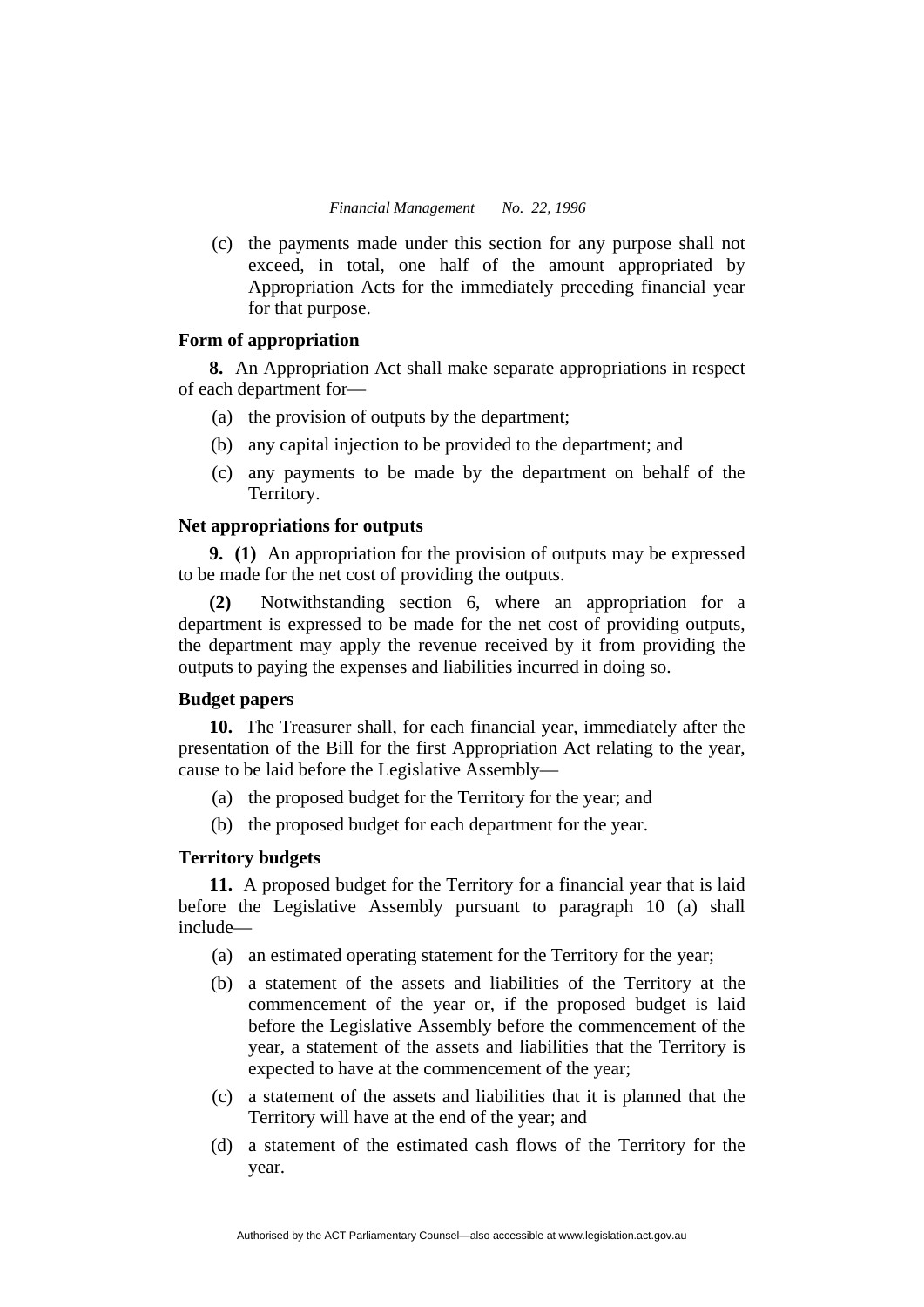#### **Departmental budgets**

**12. (1)** A proposed budget for a department for a financial year that is laid before the Legislative Assembly pursuant to paragraph 10 (b) shall include—

- (a) an estimated operating statement for the department for the year;
- (b) a statement of the assets and liabilities of the department at the commencement of the year or, if the proposed budget is laid before the Legislative Assembly before the commencement of the year, a statement of the assets and liabilities that the department is expected to have at the commencement of the year;
- (c) a statement of the assets and liabilities that it is planned that the department will have at the end of the year;
- (d) a statement of the estimated cash flows of the department for the year; and
- (e) a statement of the classes of outputs that it is proposed that the department should provide during the year and the performance criteria to be met by the department in providing those outputs.

**(2)** An estimated operating statement for a department that is prepared for the purposes of paragraph  $(1)$   $(a)$  shall include—

- (a) an estimated operating statement in respect of each appropriation unit proposed for the department; and
- (b) an estimated operating statement in respect of each class of outputs which it is proposed that the department should provide during the year.

**(3)** Paragraphs (1) (e) and (2) (b) do not apply in relation to the Legislative Assembly Secretariat.

# **Supplementary budget papers**

**13. (1)** The Treasurer shall, on the presentation of a Bill for an Appropriation Act other than the first Appropriation Act relating to a financial year, cause to be laid before the Legislative Assembly supplementary budget papers.

**(2)** The supplementary budget papers shall provide details of the variations proposed to be made to the budget of each department for which an appropriation is provided for by the Bill.

**(3)** In subsection (2), a reference to the budget of a department is a reference to the budget for the department for the relevant financial year that was laid before the Legislative Assembly pursuant to paragraph 10 (b) or, if that budget has previously been varied as a consequence of the provision of additional appropriations for the department, that budget as so varied.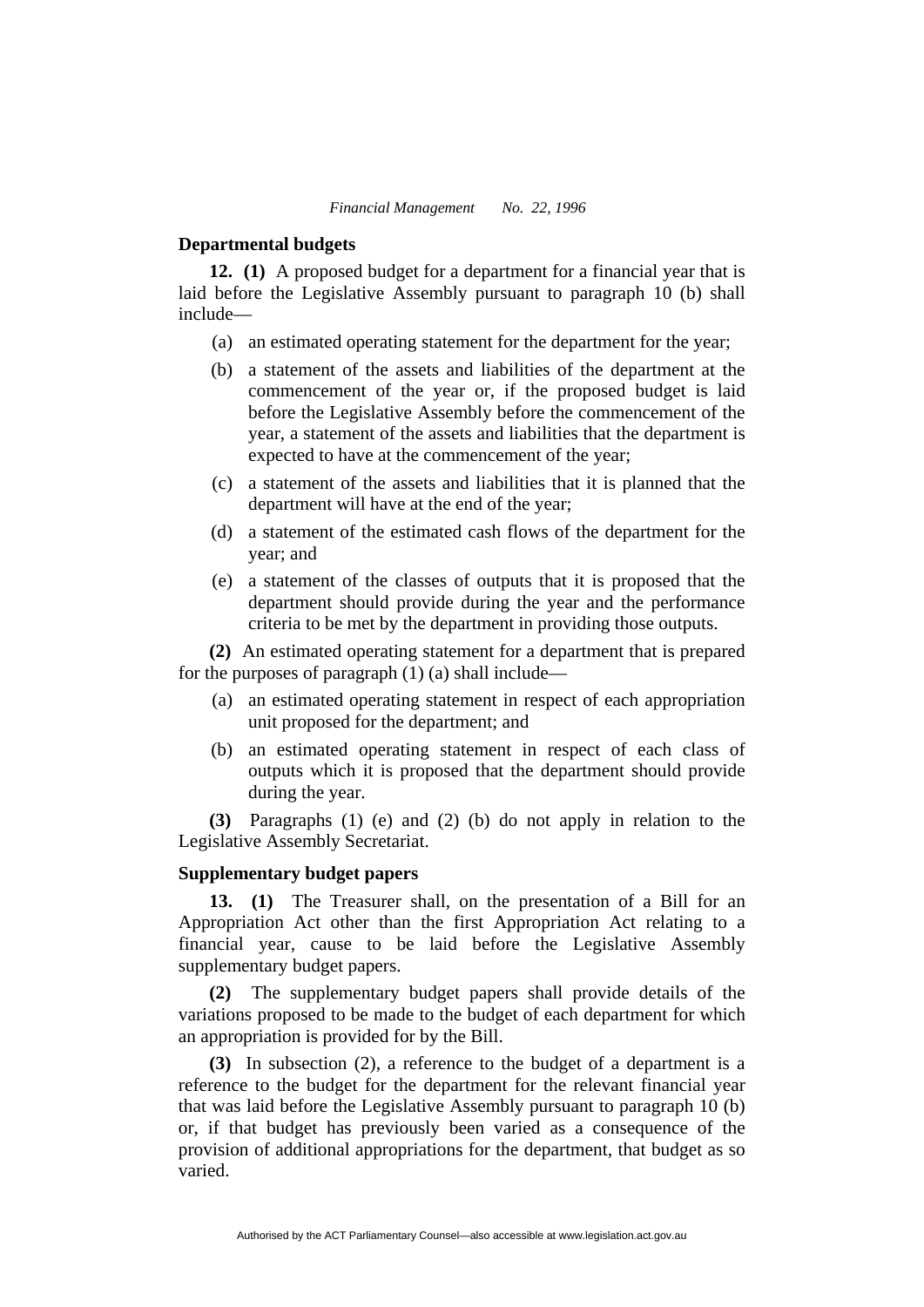#### **Transfer of funds between appropriations**

**14. (1)** Notwithstanding section 6, the Executive may, by instrument, direct that appropriations made by an Appropriation Act be varied by transfers of funds between the appropriations.

**(2)** A transfer of funds between appropriations under this section may only be made between—

- (a) 2 or more appropriations for the provision of outputs;
- (b) 2 or more appropriations for capital injections; or
- (c) 2 or more appropriations for payments to be made on behalf of the Territory.

**(3)** A transfer of funds between appropriations under this section shall not cause any of the appropriations affected to be varied by more than 3%.

**(4)** Where the Executive gives a direction under subsection (1), the Treasurer shall cause—

- (a) a copy of the direction; and
- (b) a statement of the reasons for giving it;

to be laid before the Legislative Assembly within 3 sitting days after the direction is given.

# **Transfer of funds within appropriations**

**15. (1)** The Executive may, by instrument, direct that funds within the same appropriation that are allocated for the provision of different classes of outputs be reallocated in respect of those classes of outputs.

**(2)** Where a reallocation of funds under subsection (1) involves an amount exceeding—

- (a) 3% of the appropriation within which the reallocation is made; or
- (b) \$50,000;

whichever is the greater, the Treasurer shall cause—

- (c) a copy of the direction under subsection (1); and
- (d) a statement of the reasons for the reallocation;

to be laid before the Legislative Assembly within 3 sitting days after the direction is given.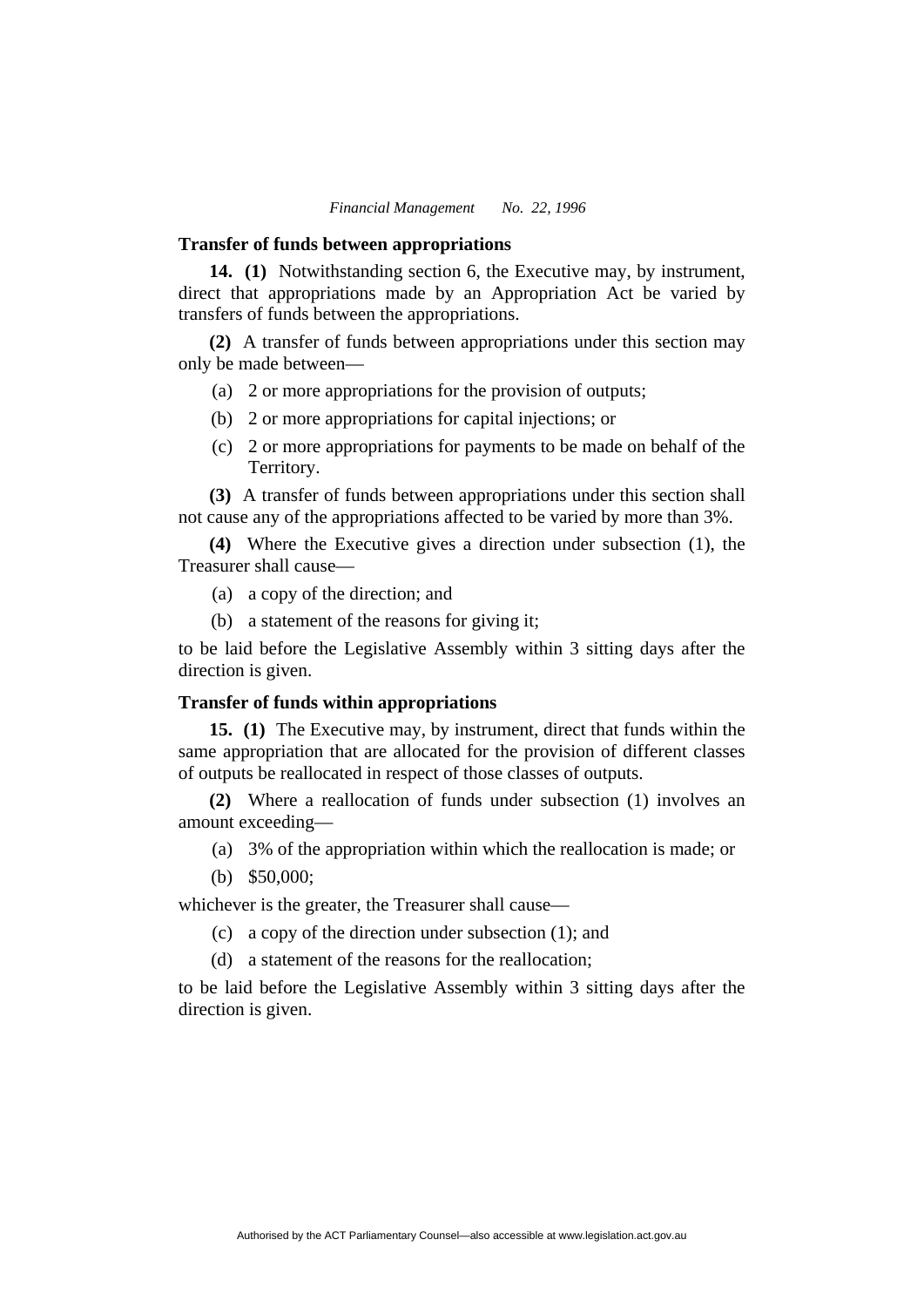#### **Transfer of functions between departments**

**16. (1)** Where, after the passing of an Appropriation Act for a financial year, the responsibility for a service or function for which an appropriation is made in that Act is transferred from the department for which the appropriation was made to another department, the Treasurer may, by instrument, direct that the appropriation shall not lapse but may be issued to, or applied by, that other department, in accordance with the instrument, for that service or function.

**(2)** Where the Treasurer gives a direction under subsection (1), he or she shall cause a copy of the direction to be laid before the Legislative Assembly within 3 sitting days after it is given.

# **Variation of appropriations for Commonwealth grants**

**17. (1)** This section applies to an appropriation that is declared by the Act by which it is made to be an appropriation to which this section applies.

- **(2)** Where—
- (a) an appropriation to which this section applies is to be funded in whole or in part by a specific purpose payment made to the Territory by the Commonwealth;
- (b) an estimate of the level of the funding to be provided to the Territory by the Commonwealth for that purpose is contained in the budget papers laid before the Legislative Assembly in conjunction with the Bill for the Act by which the appropriation was made; and
- (c) the level of funding provided to the Territory by the Commonwealth for that purpose for the financial year for which the appropriation was made is greater than the level of funding specified in those budget papers;

the Treasurer may, by instrument, direct that the appropriation be increased by an amount not exceeding the difference between the level of funding specified in the budget papers and the level of funding provided by the Commonwealth.

# **Treasurer's advance**

**18. (1)** Expenditure that is—

- (a) in excess of the amount specifically appropriated for expenditure of that kind; or
- (b) not provided for by any appropriation;

may be authorised by the Treasurer by instrument provided that—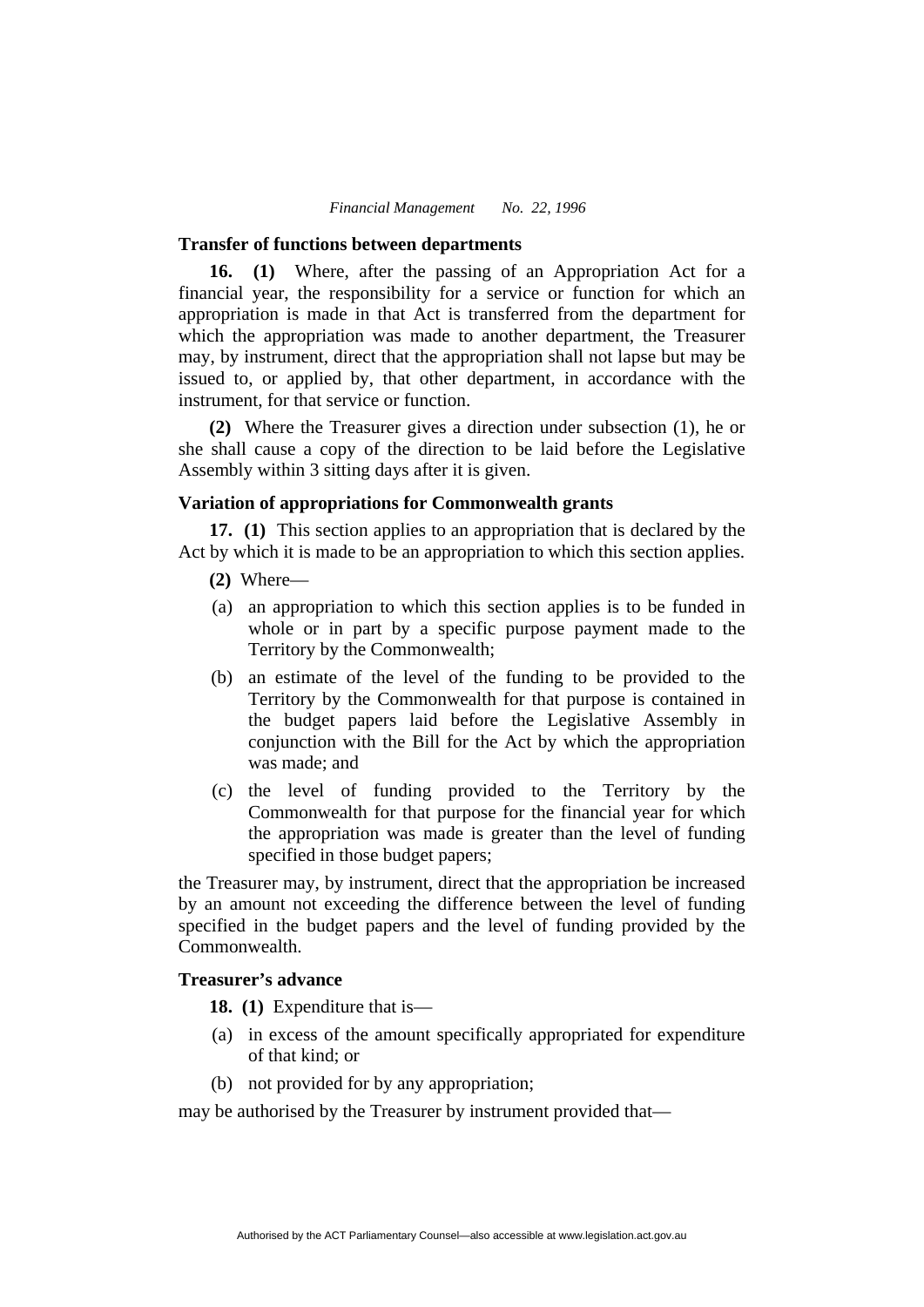- (c) the need for the expenditure could not reasonably have been foreseen at the time of the passing of any of the Appropriation Acts relating to the financial year in which the expenditure is to occur; and
- (d) the total expenditure authorised under this subsection in any financial year does not exceed the amount appropriated for that year for the purposes of this section.

**(2)** The amount appropriated for the purposes of this section for a financial year shall not exceed 1% of the total amount appropriated by all Appropriation Acts for that year.

**(3)** Where the Treasurer has authorised expenditure under subsection (1) during a financial year and expenditure has been incurred under that authorisation during the year, the Treasurer shall cause—

- (a) a copy of the authorisation; and
- (b) a statement of the reasons for giving it;

to be laid before the Legislative Assembly as soon as practicable after the end of the year.

# **Refunds of payments made without liability**

**19. (1)** Where a payment is made to the Territory in purported discharge of a liability that does not exist, the amount paid may be refunded to the person by whom the payment was made whether or not there is an appropriation available for that purpose.

**(2)** Where a payment made to the Territory to discharge a liability exceeds the amount of the liability, the amount by which the payment exceeds the liability may be refunded to the person by whom the payment was made whether or not there is an appropriation available for that purpose.

**(3)** Where—

- (a) a person has paid an amount to the Territory for tax claimed by the Territory to be due from that person; and
- (b) a court or tribunal of competent jurisdiction subsequently finds that the person was not liable for that tax or was liable for an amount of tax less than the amount paid;

the amount paid, or the amount by which the payment exceeds the liability, as the case requires, may be refunded to the person who made the payment whether or not there is an appropriation available for that purpose.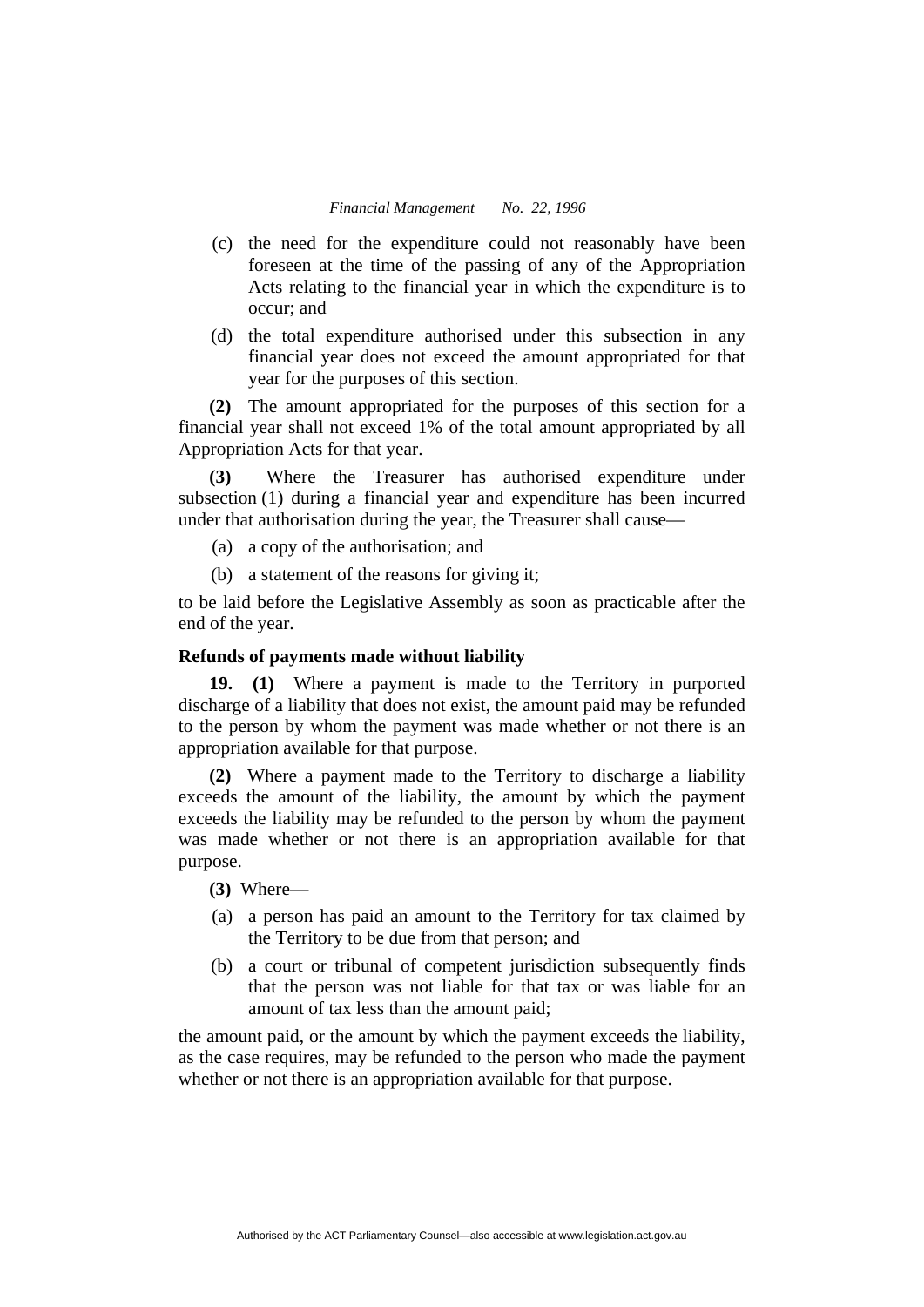#### **Budgets for Legislative Assembly Secretariat**

**20.** Before the commencement of a financial year, the Speaker of the Legislative Assembly may—

- (a) after consultation with an appropriate Committee of the Legislative Assembly, advise the Treasurer of the appropriations that the Speaker considers should be made for the Legislative Assembly Secretariat for the financial year; and
- (b) provide the Treasurer with a draft budget for the Legislative Assembly Secretariat for the financial year that contains the information referred to in section 12 other than that referred to in paragraphs  $12(1)$  (e) and  $(2)$  (b).

# **PART III—FINANCIAL REPORTS**

# *Division 1—Financial reports of the Territory*

# **Interpretation**

**21.** In this Division, a reference to the Territory shall be read as including a reference to all Territory authorities and all Territory owned corporations.

# **Annual financial statements of the Territory**

**22. (1)** The Treasurer shall, as soon as practicable after the end of a financial year, prepare annual financial statements for the Territory for that year.

**(2)** The annual financial statements shall be prepared in accordance with generally accepted accounting practice and shall include—

- (a) an operating statement for the Territory for the year;
- (b) a statement of the assets and liabilities of the Territory at the end of the year;
- (c) a statement of the cash flows of the Territory for the year;
- (d) a statement of the accounting policies adopted by the Territory; and
- (e) such other statements as are necessary to fairly reflect the financial operations of the Territory during the year and its financial position at the end of the year.

# **Responsibility for annual financial statements**

**23. (1)** Annual financial statements of the Territory shall have endorsed on them, or attached to them, a statement of responsibility signed  $bv$ —

(a) the Treasurer; and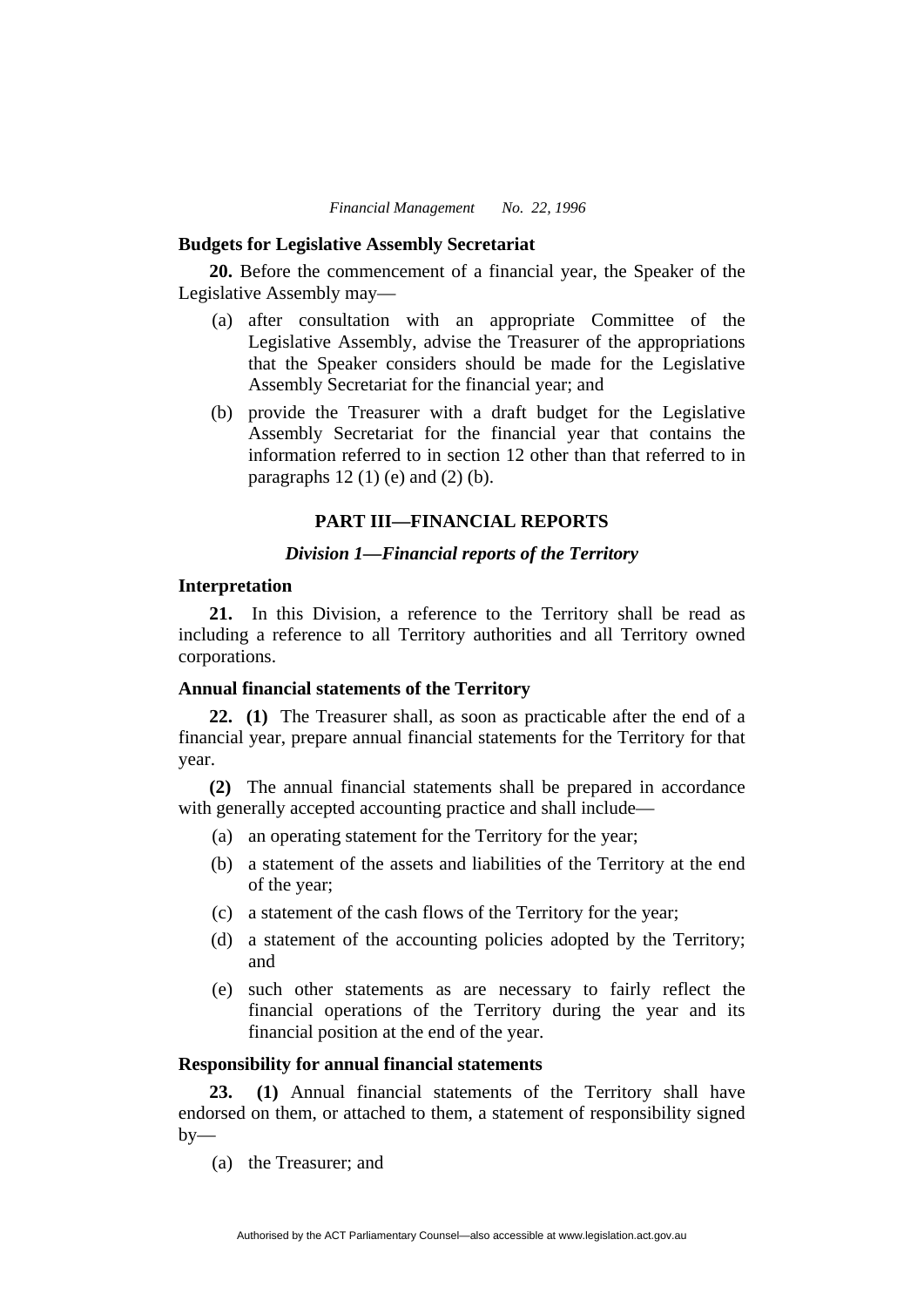- (b) the Chief Executive of the administrative unit to which responsibility for the administration of this Act has been allocated under section 14 of the *Public Sector Management Act 1994*.
- **(2)** A statement of responsibility shall comprise—
- (a) a statement by the Treasurer that in his or her opinion the financial statements fairly reflect the financial operations of the Territory during the year to which they relate and the financial position of the Territory at the end of the year; and
- (b) a statement by the Chief Executive that the financial statements have been prepared in accordance with generally accepted accounting practice.

# **Audit of annual financial statements**

**24. (1)** The Treasurer shall forward a copy of the annual financial statements relating to a financial year to the Auditor-General within 4 months after the end of the year.

**(2)** The Auditor-General shall, within 30 days after he or she receives a copy of annual financial statements under subsection (1), provide the Treasurer with an audit opinion concerning the statements.

# **Tabling of annual financial statements**

**25.** Where the Treasurer receives, under subsection 24 (2), an audit opinion concerning annual financial statements, he or she shall cause to be laid before the Legislative Assembly, within 3 sitting days after receiving the opinion—

- (a) a copy of the annual financial statements; and
- (b) a copy of the audit opinion.

# **Monthly financial statements of the Territory**

**26. (1)** The Treasurer shall, as soon as practicable after the end of each month of a financial year, prepare—

- (a) an operating statement for the Territory for the month;
- (b) a statement of the cash flows of the Territory for the month;
- (c) a statement of the assets and liabilities of the Territory at the end of the month;
- (d) an operating statement for the Territory for the period commencing at the beginning of the financial year and ending on the expiration of the month; and
- (e) a statement of the cash flows of the Territory for the period commencing at the beginning of the financial year and ending on the expiration of the month.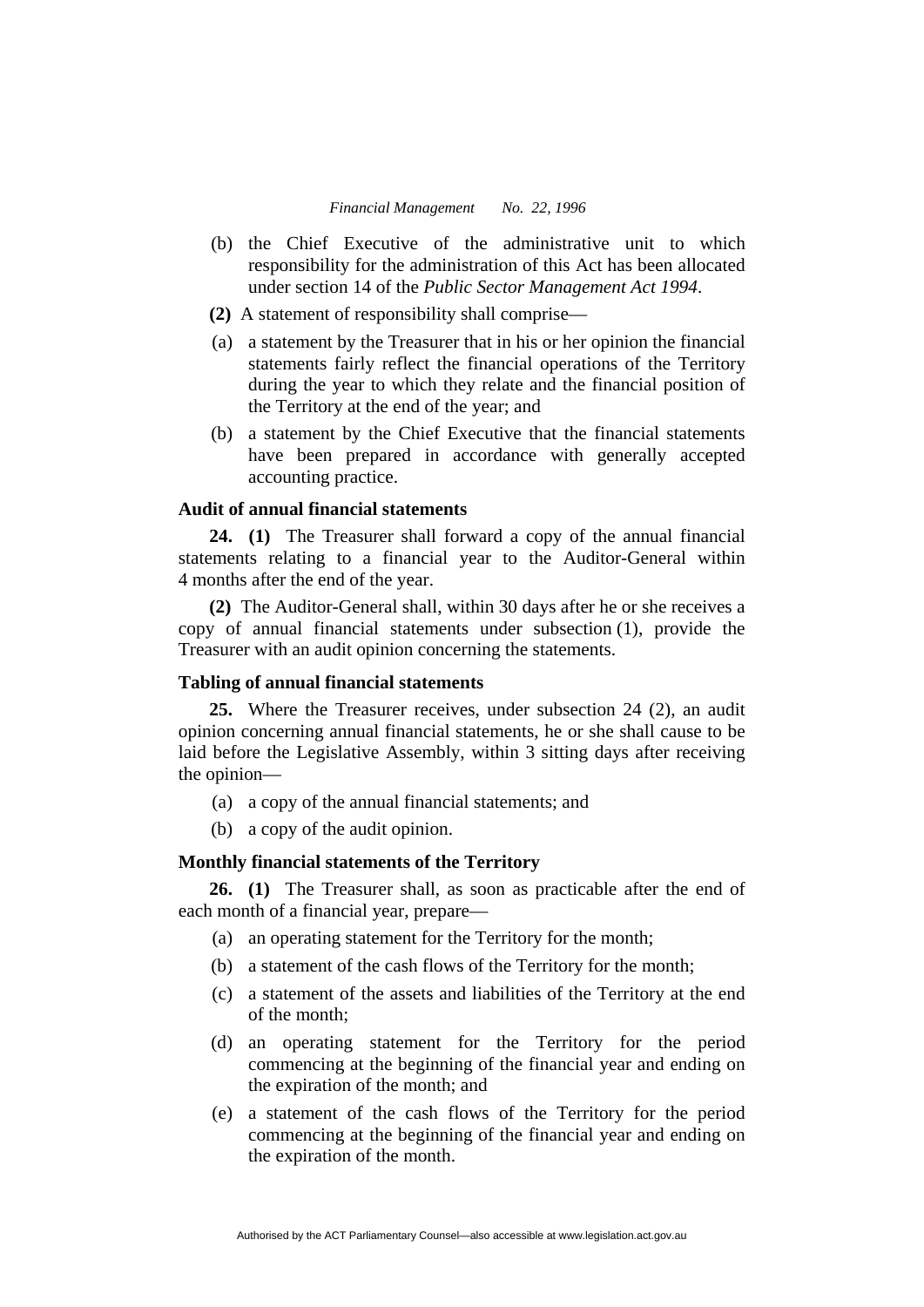**(2)** The statements prepared pursuant to subsection (1) shall be prepared in a form that facilitates a comparison between the financial operations of the Territory during the periods to which the statements relate and the estimates of the financial operations of the Territory contained in the budget papers relating to the financial year that were laid before the Legislative Assembly pursuant to paragraph 10 (a).

**(3)** The Treasurer shall cause a copy of each set of statements prepared under subsection (1) to be laid before the Legislative Assembly within 3 sitting days after the preparation of the statements is completed.

# *Division 2—Financial reports of departments*

# **Annual financial statements of departments**

**27. (1)** A department shall, as soon as practicable after the end of each financial year, prepare annual financial statements relating to its operations during the year.

**(2)** The annual financial statements of a department shall be prepared in accordance with generally accepted accounting practice and in a form that facilitates a comparison between the financial operations of the department during the year and the estimates of those operations contained in the budget for the department for the financial year that was laid before the Legislative Assembly pursuant to paragraph 10 (b).

**(3)** The annual financial statements of a department shall include—

- (a) an operating statement for the department for the year;
- (b) a statement of the assets and liabilities of the department at the end of the year;
- (c) a statement of the cash flows of the department for the year;
- (d) a statement of the performance of the department in providing each class of outputs provided by it during the year, being a statement that—
	- (i) compares that performance with the forecast of the performance contained in the budget for the department for the year that was laid before the Legislative Assembly pursuant to paragraph 10 (b); and
	- (ii) gives particulars of the extent to which the performance criteria specified in that budget in relation to the provision of those outputs were satisfied;
- (e) a statement of the accounting policies adopted by the department; and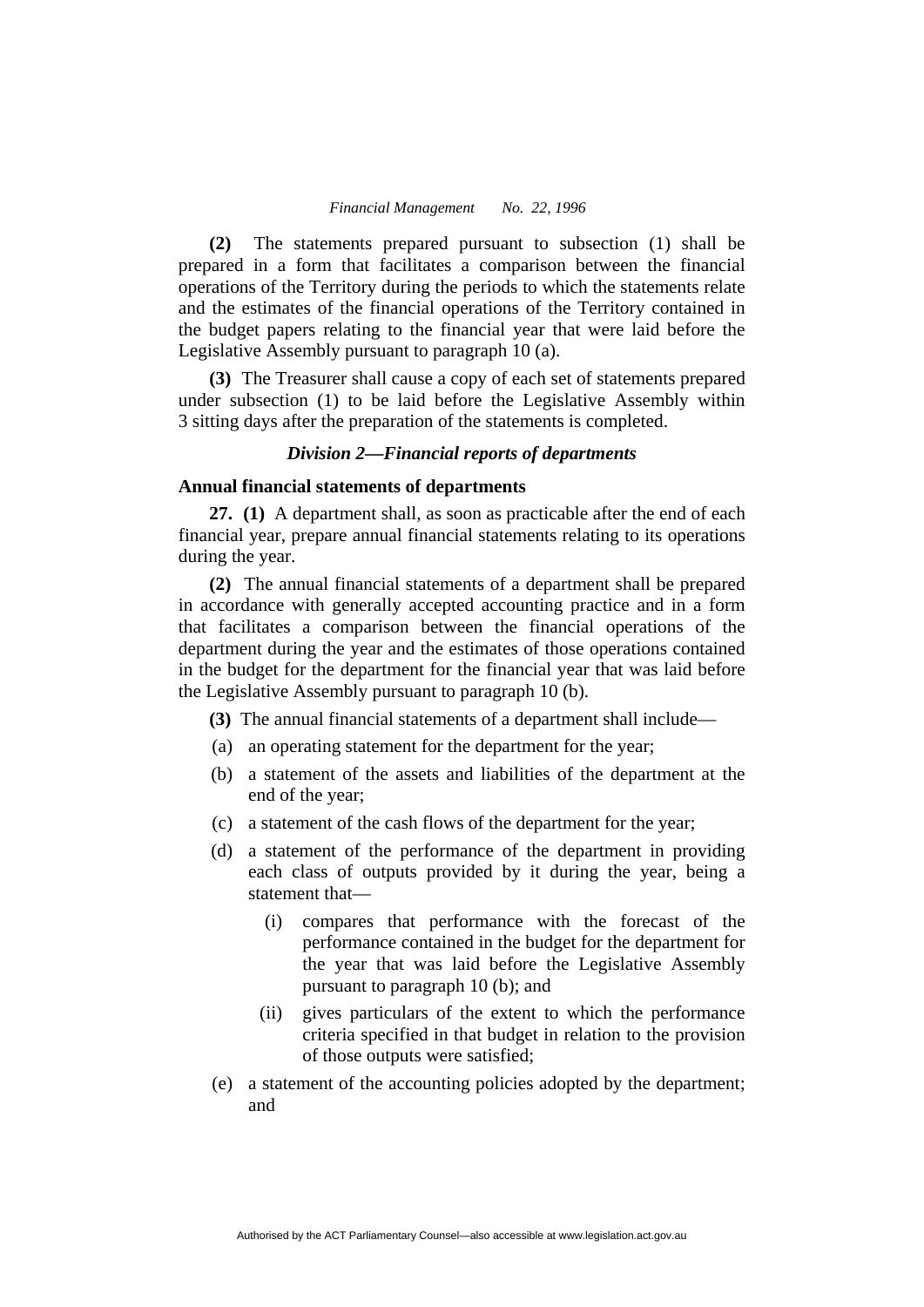(f) such other statements as are necessary to fairly reflect the financial operations of the department during the year and its financial position at the end of the year.

# **Responsibility for departmental financial statements**

**28. (1)** Annual financial statements of a department shall have endorsed on them, or attached to them, a statement of responsibility made by the responsible Chief Executive.

- **(2)** A statement of responsibility shall—
- (a) state that, in the opinion of the responsible Chief Executive, the financial statements fairly reflect the financial operations and service performance of the department during the year to which they relate and the financial position of the department at the end of the year; and
- (b) be signed by the responsible Chief Executive.

# **Audit of financial statements of departments**

**29. (1)** The responsible Chief Executive of a department shall forward a copy of the financial statements of the department for a financial year to the Auditor-General as soon as practicable after they are prepared.

**(2)** The Auditor-General shall, within 30 days after he or she receives a copy of financial statements of a department under subsection (1), provide the Chief Executive of the department with an audit opinion concerning the statements.

# **Tabling of departmental financial statements**

**30.** Where, under subsection 29 (2), the responsible Chief Executive of a department receives an audit opinion concerning annual financial statements of the department, the responsible Minister of the department shall cause to be laid before the Legislative Assembly, within 6 sitting days after the Chief Executive receives the audit opinion—

- (a) a copy of the annual financial statements; and
- (b) a copy of the audit opinion.

# **PART IV—FINANCIAL MANAGEMENT RESPONSIBILITIES OF CHIEF EXECUTIVES OF DEPARTMENTS**

# **Responsibilities of Chief Executives of departments**

**31. (1)** The responsible Chief Executive of a department shall be accountable to the responsible Minister of the department for the efficient and effective financial management of the department.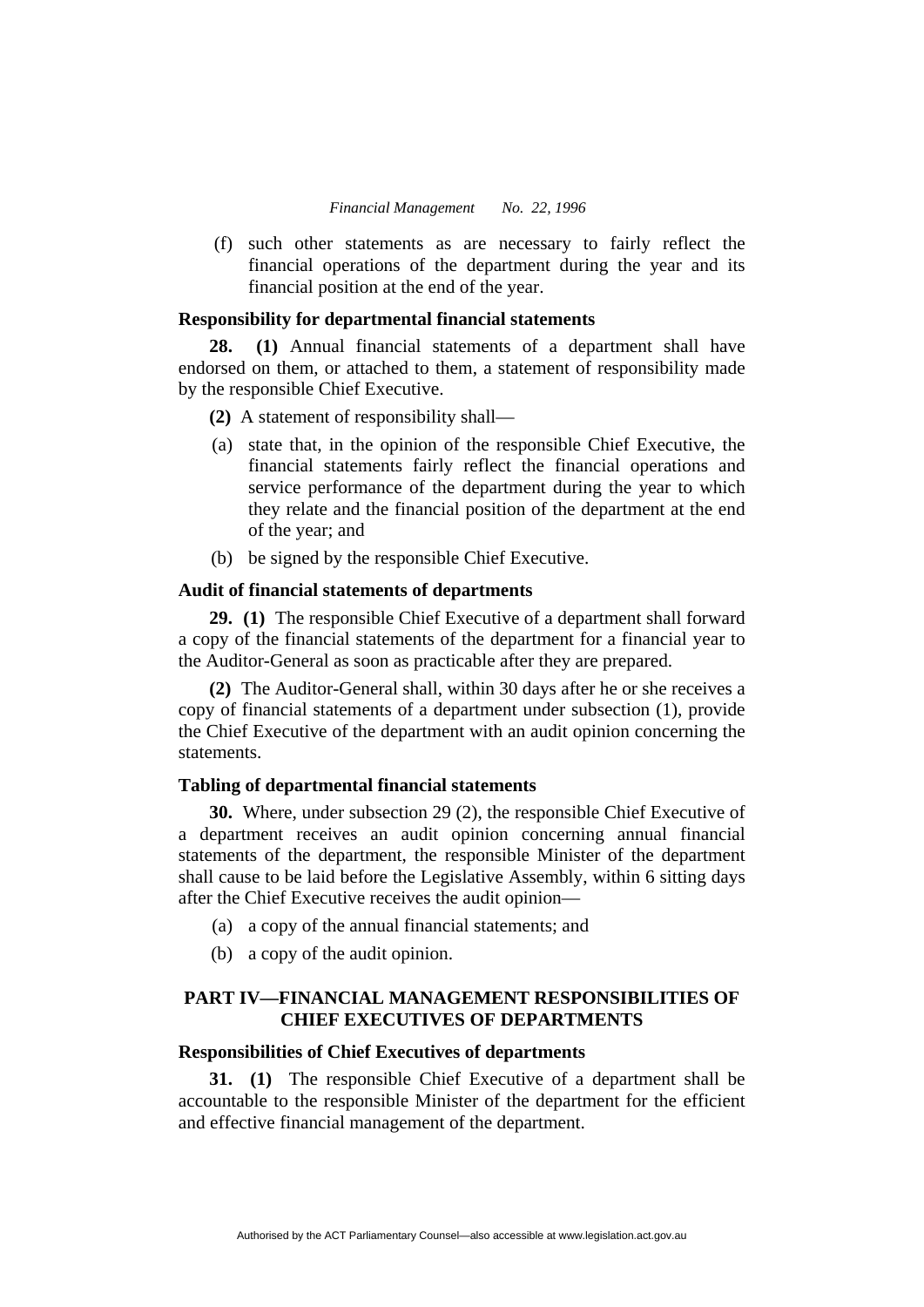**(2)** The responsible Chief Executive of a department shall be responsible under the responsible Minister, for ensuring—

- (a) that the moneys spent by the department are within the appropriations made for the department;
- (b) that the operations of the department during a financial year give a financial result at the end of the year that is in accordance with the estimates contained in the budget papers for that year relating to the department;
- (c) that the officers and employees of the department comply with the requirements of this Act and the financial management guidelines;
- (d) that proper accounts and records are kept of the transactions and affairs of the department in accordance with generally accepted accounting practice;
- (e) that adequate control is maintained over the assets of the department and assets in the control of the department; and
- (f) that adequate control is maintained over the incurring of liabilities by the department.

# **PART V—BANKING AND INVESTMENT**

#### **Agreement for the conduct of banking for the Territory**

**32. (1)** The Treasurer may enter into an agreement with a bank relating to the conduct of banking for the Territory.

**(2)** An agreement shall not be entered into unless it contains a provision to the effect that it may be terminated by the Territory at any time subject to the giving of notice in writing which specifies the date on which the termination is to take effect.

#### **Territory bank account**

**33.** The Treasurer shall open and maintain a bank account for the purposes of the Territory.

#### **Departmental bank accounts**

**34. (1)** The responsible Minister or the responsible Chief Executive may open 1 or more bank accounts for the purposes of the relevant department.

**(2)** A departmental bank account shall be maintained by the Chief Executive.

**(3)** A departmental bank account shall not, without the approval in writing of the Treasurer, be opened or maintained except with the bank that is for the time being the bank with which the Territory bank account is maintained.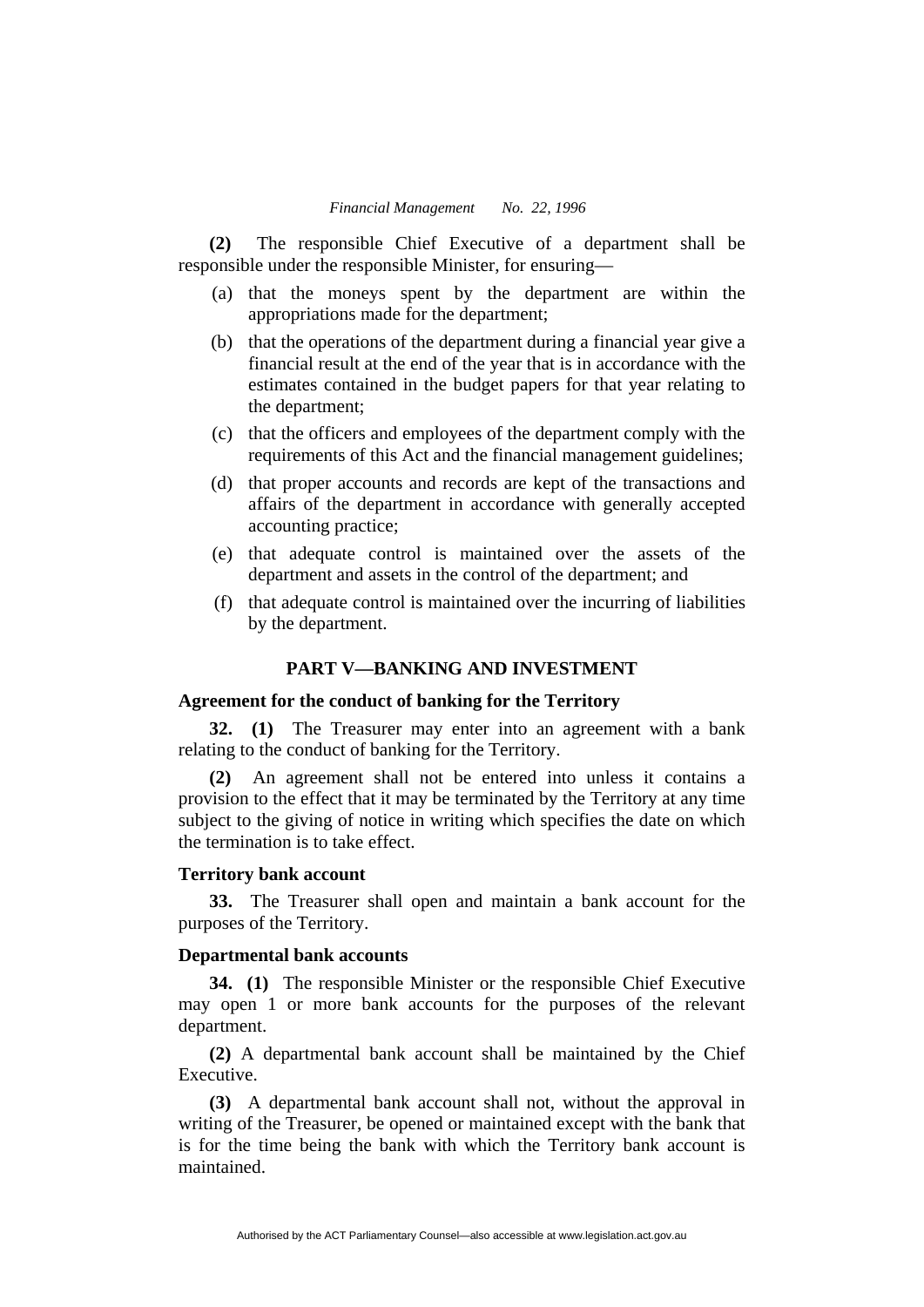**(4)** The Treasurer may, at any time, after consultation with the responsible Minister, close or suspend the operation of a departmental bank account.

**(5)** A Minister or a Chief Executive shall not open or operate a departmental bank account otherwise than in accordance with this Act.

#### **Payments into bank accounts**

**35. (1)** All public money is the property of the Territory.

**(2)** Where public money is received by a person other than for the purpose of making a payment in the course of his or her duties, the person shall take reasonable steps to safeguard the money until it is paid into a bank account in accordance with this section.

**(3)** Money shall be paid into a departmental bank account of a department if the money is—

- (a) money that may be disbursed to the department as a consequence of an appropriation;
- (b) a receipt relating to the operations of the department; or
- (c) a receipt relating to the sale or disposal of assets of the Territory held by the department.

**(4)** All public money, except money payable into a departmental bank account, shall be paid into the Territory bank account.

**(5)** The Treasurer may issue financial management guidelines regarding the banking of public money.

# **Transfer following change in departmental responsibilities**

**36. (1)** Where, in the opinion of the Treasurer, it is necessary as a consequence of changes in departmental responsibilities, to transfer to another account moneys held in the Territory bank account or a departmental bank account, the Treasurer shall determine the amount to be transferred and direct that the transfer be made.

The Treasurer shall not exercise his or her powers under subsection (1) in relation to a departmental bank account except after consultation with the responsible Minister.

# **Authority to issue public money**

**37. (1)** Subject to subsection 38 (2), money shall not be paid out of the Territory bank account except to a departmental bank account where authorised by a warrant signed by the Treasurer in accordance with an appropriation.

**(2)** A warrant shall specify the total amounts of public money to be paid to departmental bank accounts.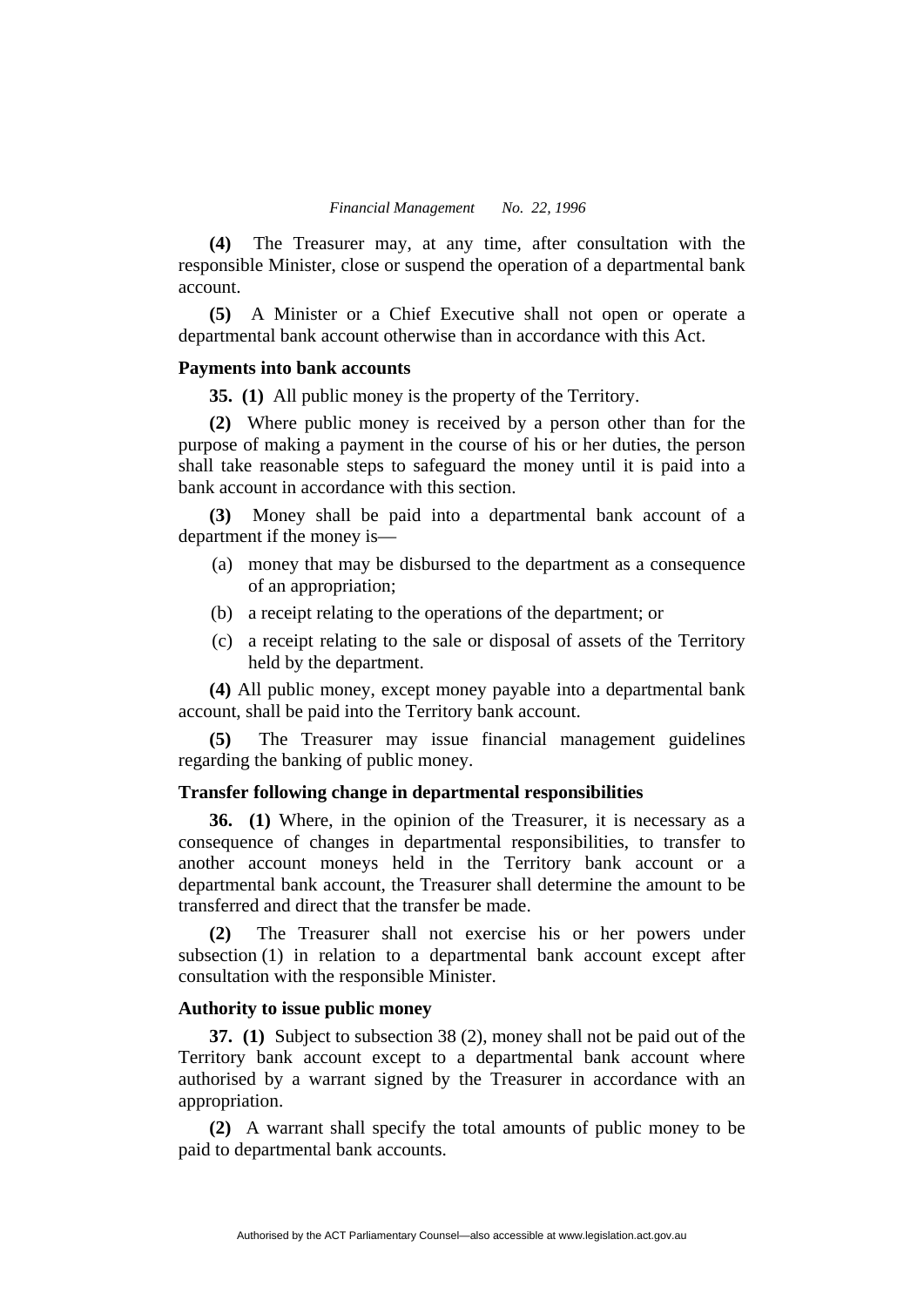#### **Investment of public money**

**38. (1)** The Treasurer may invest any money held in the Territory bank account or departmental bank accounts for such period and on such terms and conditions as he or she thinks fit—

- (a) on deposit with a bank;
- (b) in the purchase of a bill of exchange that is drawn or accepted by a bank;
- (c) in a loan to a person who is a dealer in the short term money market;
- (d) in Territory, State or Commonwealth securities; or
- (e) in any prescribed investment.

**(2)** Transfers between the Territory bank account and departmental bank accounts to facilitate investments may be made without appropriation.

**(3)** Interest received from the investment of public money shall be paid to the Territory bank account.

**(4)** The Treasurer may determine the amount of interest to be credited to departmental bank accounts and such amounts may be paid without further appropriation from the Territory bank account subject to the total amount paid not exceeding the interest received in the Territory bank account.

# **PART VI—BORROWING, GUARANTEES AND FINANCIAL DERIVATIVES**

# **Power of Territory to borrow**

**39.** The Territory may only borrow in accordance with this Act or another law of the Territory.

# **Treasurer may borrow on behalf of Territory**

**40.** The Treasurer may, on behalf of the Territory, if necessary or expedient in the public interest to do so—

- (a) borrow money;
- (b) give security for the repayment of an amount borrowed or the payment of interest on such an amount; or
- (c) enter into a financing lease.

# **Power of Territory authorities to borrow**

**41.** Despite any other Act, a Territory authority may only borrow (other than from the Territory) in accordance with this Act.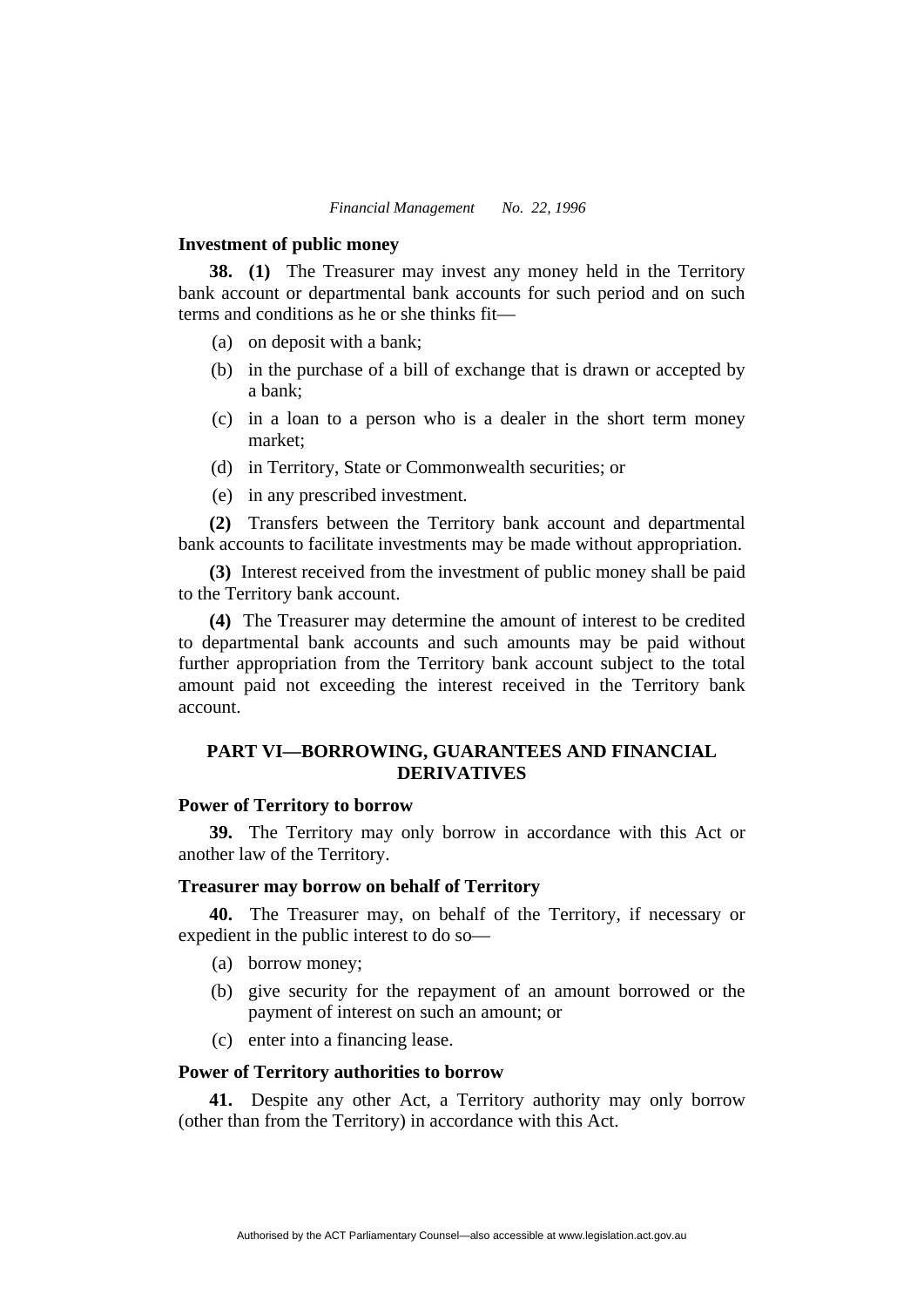#### **Borrowings by Territory authorities to be approved**

**42.** A Territory authority shall not borrow unless—

- (a) the borrowing is approved in writing by the Treasurer;
- (b) the terms and conditions of the borrowing include the terms and conditions (if any) specified in the approval and are otherwise consistent with the approval; and
- (c) the borrowing is within the borrowing limits (if any) of the authority for the financial year in which the borrowing is entered into, being limits approved in writing by the Treasurer.

# **Territory authorities may give security**

**43.** Subject to the Treasurer's approval of the borrowing under paragraph 42 (a), a Territory authority may give security for the repayment of an amount borrowed, or for the payment of interest on that amount, by issuing securities.

# **Power to approve borrowings not delegable**

**44.** The Treasurer shall not delegate to any person his or her power under paragraph 42 (a) to approve borrowings by Territory authorities.

#### **Loans to be paid into Territory bank account**

**45.** Subject to this Act and any other Act, the proceeds of a loan raised on behalf of the Territory or by a Territory authority shall be paid into the Territory bank account.

# **Payments by Treasurer**

**46.** The Treasurer may make such payments as are required in respect of expenses incurred in borrowing on behalf of the Territory, and in respect of repayments of borrowings on behalf of the Territory, without further appropriation.

#### **Guarantees by Territory**

**47. (1)** The Territory may only give a guarantee for the payment of money or the performance of an obligation in accordance with this Act.

**(2)** The Treasurer may approve in writing a guarantee by the Territory for the payment of money or the performance by any person of an obligation under a contract, subject to such conditions as the Treasurer may specify in the approval.

**(3)** Where the Treasurer approves a guarantee under subsection (2), he or she shall cause a copy of the approval to be laid before the Legislative Assembly within 3 sitting days after the approval is given.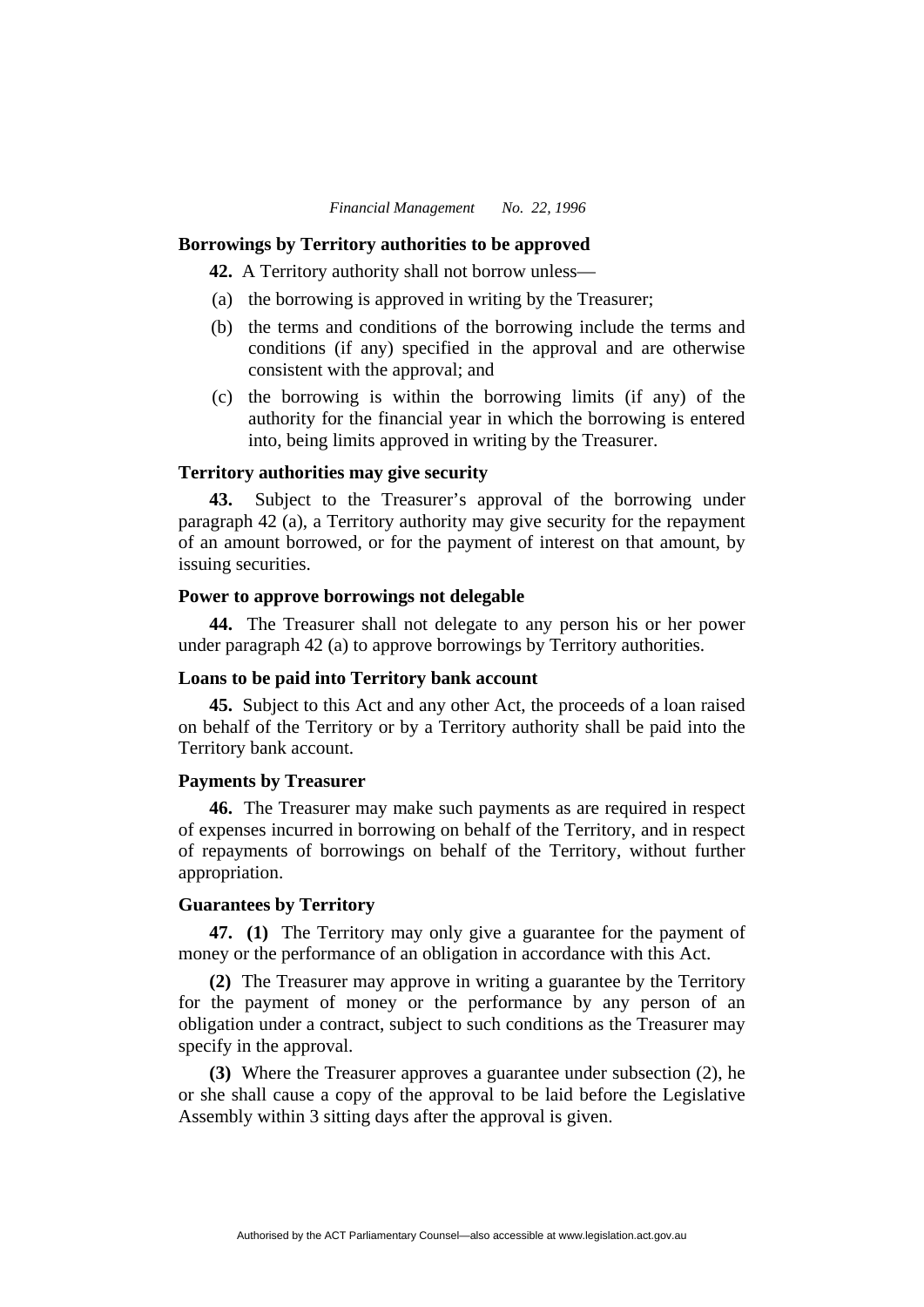#### **Financial derivatives**

**48. (1)** This section applies to transactions known as financial derivatives, for example—

- (a) interest rate swaps;
- (b) currency swaps;
- (c) forward rate agreements; and
- (d) interest rate options.

**(2)** The Territory may only enter into a transaction to which this section applies if the Treasurer certifies in writing that the transaction relates to a borrowing by the Territory.

#### **PART VII—TRUST MONEY**

## **Identity of trust money**

**49.** All trust money held by the Territory shall be accounted for separately from public money.

#### **Administration of trust money**

**50. (1)** Trust money shall be administered by the appropriate department on behalf of the Territory.

**(2)** The Treasurer may, by instrument, specify a department as the appropriate department in respect of an amount of trust money.

**(3)** In this section—

- "appropriate department", in relation to an amount of trust money, means—
	- (a) except where paragraph (b) applies—the department responsible for matters or enactments which relate most closely to the purpose of the payment; or
	- (b) the department specified under subsection (2).

# **Departmental trust bank accounts**

**51. (1)** The responsible Minister or the responsible Chief Executive may open a trust bank account for the purposes of the relevant department.

**(2)** A trust bank account shall be maintained by the Chief Executive.

**(3)** A trust bank account shall not, without the approval in writing of the Treasurer, be opened or maintained except with the bank that is for the time being the bank with which the Territory bank account is maintained.

**(4)** No money may be held in a trust bank account other than trust money.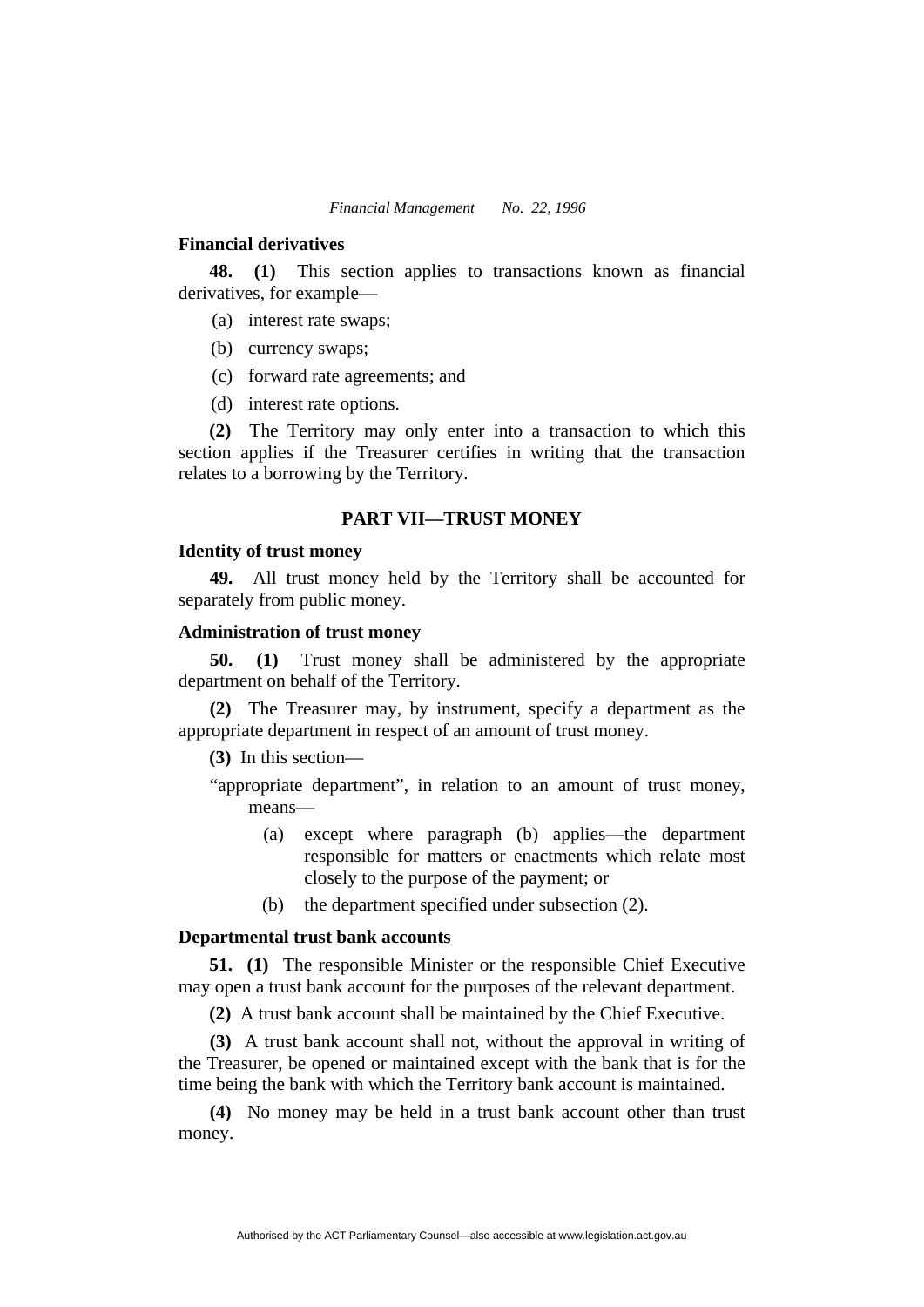**(5)** A Minister or a Chief Executive shall not open or operate a trust bank account otherwise than in accordance with this Act.

# **Transfers between bank accounts**

**52.** Money may be transferred between trust bank accounts and the Territory bank account only for purposes related to investment.

#### **Investment of trust money**

**53.** The Treasurer may invest trust money in any investment specified in section 14 of the Trustee Act, 1925 of the State of New South Wales in its application in the Territory.

# **PART VIII—FINANCIAL PROVISIONS RELATING TO TERRITORY AUTHORITIES**

# **Responsibilities of chief executive officers**

**54. (1)** The chief executive officer of a Territory authority is responsible, under the responsible Minister, for the efficient and effective financial management of the authority.

**(2)** Subsection (1) has effect in relation to the chief executive officer of a Territory authority subject to the Act by which the authority was established.

**(3)** The chief executive officer of a Territory authority shall be responsible, under the responsible Minister, for ensuring—

- (a) that the expenses incurred by the authority are properly authorised;
- (b) that the operations of the authority during a financial year give a financial result at the end of the year that is in accordance with the estimates contained in the statement of intent of the authority for that year;
- (c) that the payments made by the authority are properly authorised and correctly made;
- (d) that the officers and staff of the authority comply with the requirements of this Act and the financial management guidelines;
- (e) that proper accounts and records are kept of the transactions and affairs of the authority in accordance with generally accepted accounting practice;
- (f) that adequate control is maintained over the assets of the authority and assets in the control of the authority; and
- (g) that adequate control is maintained over the incurring of liabilities by the authority.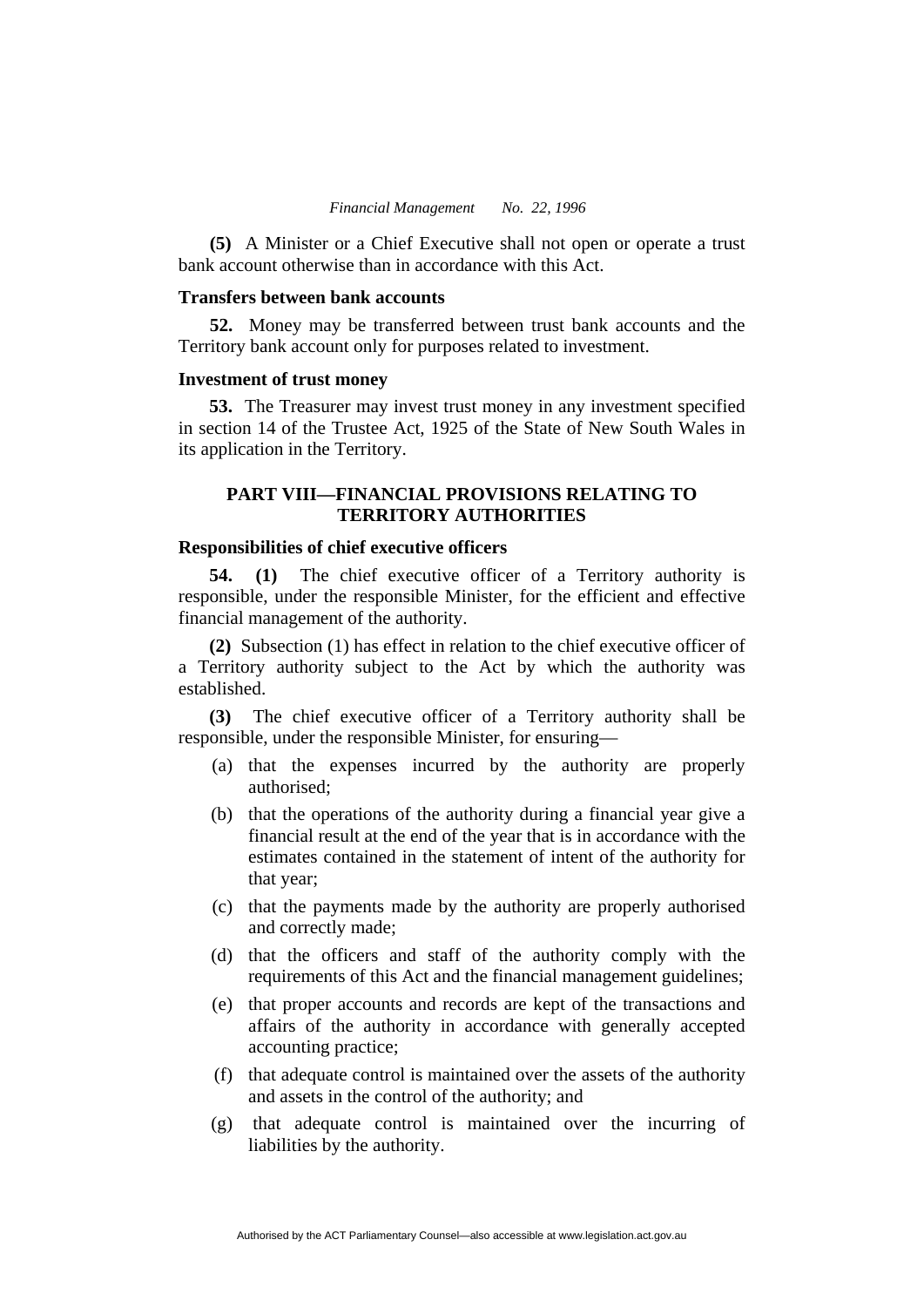# **Bank accounts**

**55. (1)** A Territory authority may open 1 or more bank accounts for the purposes of the authority.

**(2)** A Territory authority shall at all times maintain at least 1 bank account.

**(3)** Except with the approval of the Treasurer, a bank account of a Territory authority shall only be opened or maintained with the bank that is for the time being the bank with which the Territory bank account is maintained.

# **Investment**

**56. (1)** Funds not immediately required for the purposes of a Territory authority may be invested—

- (a) on deposit with a bank;
- (b) in Territory, State or Commonwealth securities;
- (c) by the Treasurer on behalf of the Territory authority; or
- (d) in any other investment approved by the Treasurer.

**(2)** Transfers between the Territory bank account and the bank account of a Territory authority to facilitate investments may be made without appropriation.

**(3)** Interest received from the investment of the funds of a Territory authority remain**s** funds of the authority.

# **Borrowing**

**57. (1)** The Treasurer may—

- (a) borrow money on behalf of a Territory authority; or
- (b) lend public money to a Territory authority;

on such terms and conditions as the Treasurer thinks fit.

**(2)** Borrowing may be secured by the authority's assets approved by the Treasurer for the purposes of this section.

**(3)** A Territory authority may only arrange an overdraft or credit facility with the written approval of the Treasurer.

# **Statements of intent**

**58. (1)** A Territory authority shall, in respect of each financial year, provide to the Treasurer a statement of intent.

**(2)** A statement of intent shall be in such form as the Treasurer requires and be provided to the Treasurer within such period as the Treasurer specifies.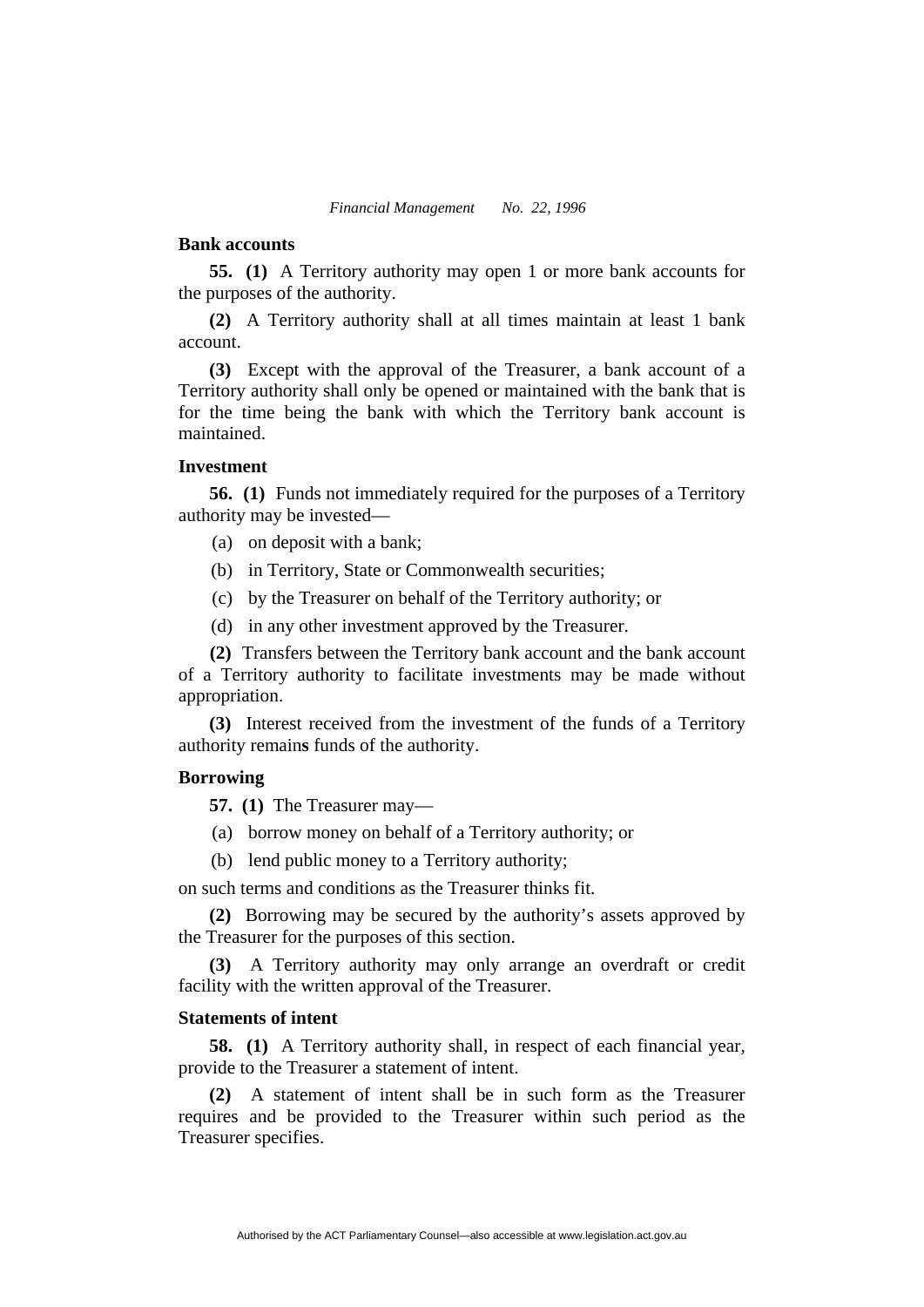- **(3)** A statement of intent shall include—
- (a) an estimated operating statement for the authority for the year;
- (b) a statement of the assets and liabilities of the authority at the commencement of the year or, if the statement of intent is required to be provided before the commencement of the year, a statement of the assets and liabilities that the authority is expected to have at the commencement of the year;
- (c) a statement of the assets and liabilities that it is planned that the authority will have at the end of the year;
- (d) a statement of estimated cash flows of the authority for the year;
- (e) a statement of the objectives of the authority for the year;
- (f) a statement of the nature and scope of the activities to be undertaken by the authority during the year;
- (g) the performance criteria and other measures by which the performance of the authority may be assessed in relation to its objectives for the year; and
- (h) such other information as the Treasurer directs.

# **Annual financial statements**

**59. (1)** A Territory authority shall, as soon as practicable after the end of each financial year, prepare annual financial statements relating to its operations during the year.

**(2)** The annual financial statements shall be prepared in accordance with generally accepted accounting practice and in a form that facilitates a comparison between the financial operations of the authority during the year and the estimates of those operations contained in the statement of intent for the year that was provided by the authority pursuant to section 58.

**(3)** The annual financial statements shall include—

- (a) an operating statement for the authority for the year;
- (b) a statement of the assets and liabilities of the authority at the end of the year;
- (c) a statement of the cash flows of the authority for the year;
- (d) a statement of the performance of the authority in achieving the objectives specified in the statement of intent for the year that was provided by the authority pursuant to section 58; and
- (e) such other statements as are necessary to fairly reflect the financial operations of the authority during the year and its financial position at the end of the year.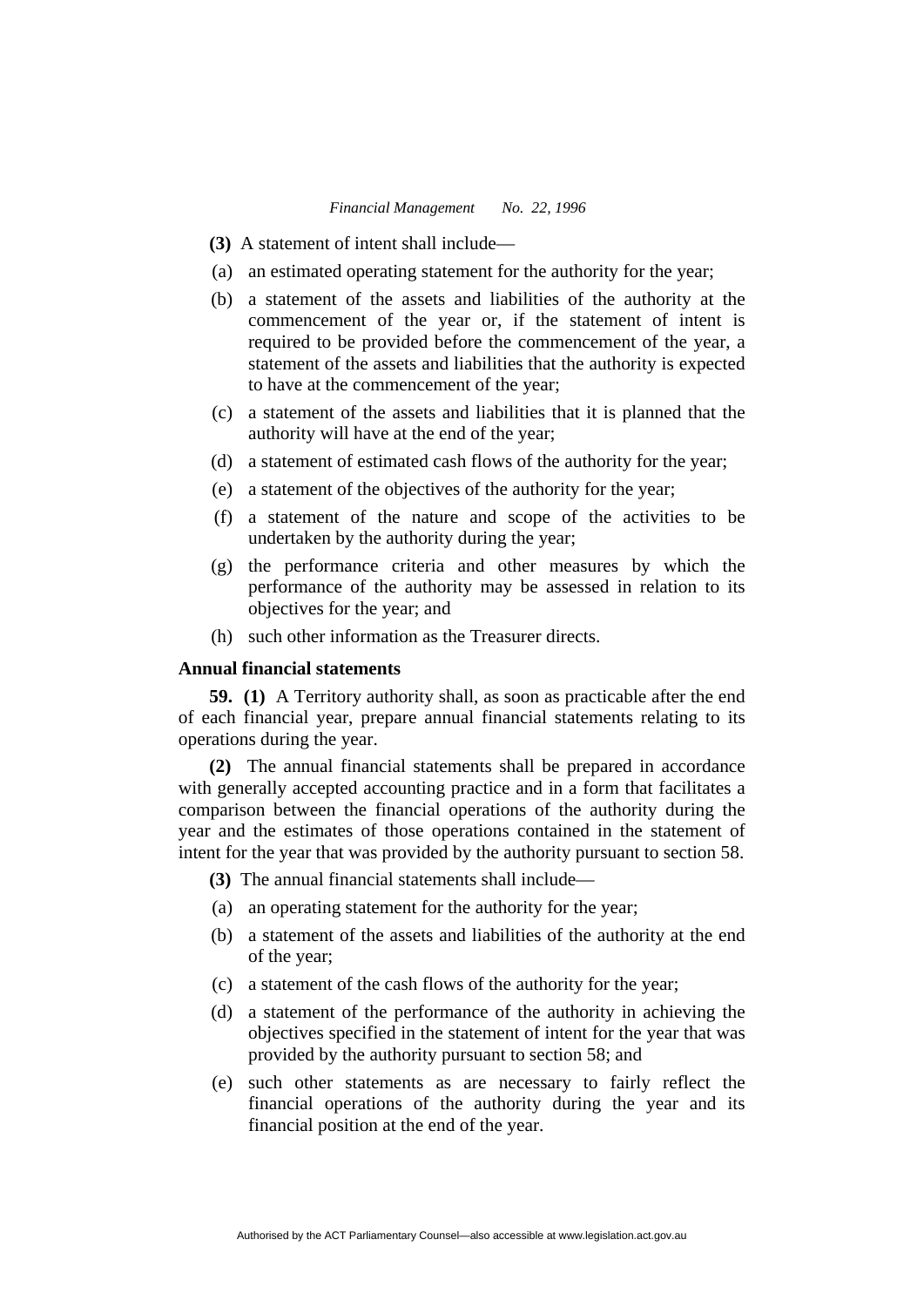**(4)** The statement of performance under paragraph (3) (d) shall assess the performance of the authority in achieving the objectives specified in the statement of intent by reference to the performance criteria and other measures specified in that statement pursuant to paragraph 58 (3)  $(g)$ .

# **Responsibility for annual financial statements**

**60. (1)** Annual financial statements of a Territory authority shall have endorsed on them, or attached to them, a statement of responsibility signed by the chief executive officer of the authority.

**(2)** A statement of responsibility shall comprise—

- (a) a statement of the chief executive officer's responsibility for the preparation of the financial statements and the judgments exercised in preparing them; and
- (b) a statement that, in the opinion of the chief executive officer, the financial statements fairly reflect the financial operations and service performance of the authority during the year to which they relate and the financial position of the authority at the end of the year.

# **Audit of annual financial statements**

**61. (1)** The chief executive officer of a Territory authority shall, within the prescribed period after the end of a financial year, forward a copy of the financial statements of the authority for the year to the Auditor-General.

**(2)** The Auditor-General shall, within 30 days after he or she receives a copy of financial statements of a Territory authority under subsection (1), provide the chief executive officer of the authority with an audit opinion concerning the statements.

#### **Tabling of annual financial statements**

**62. (1)** Where, under subsection 61 (2), the chief executive officer of a Territory authority receives an audit opinion concerning annual financial statements of the authority, he or she shall, within 7 days after receiving the opinion, forward to the responsible Minister of the authority—

- (a) a copy of the annual financial statements; and
- (b) a copy of the audit opinion.

**(2)** The responsible Minister shall, within 6 sitting days of the Legislative Assembly after he or she receives the documents referred to in paragraphs (1) (a) and (b), cause the documents to be laid before the Legislative Assembly.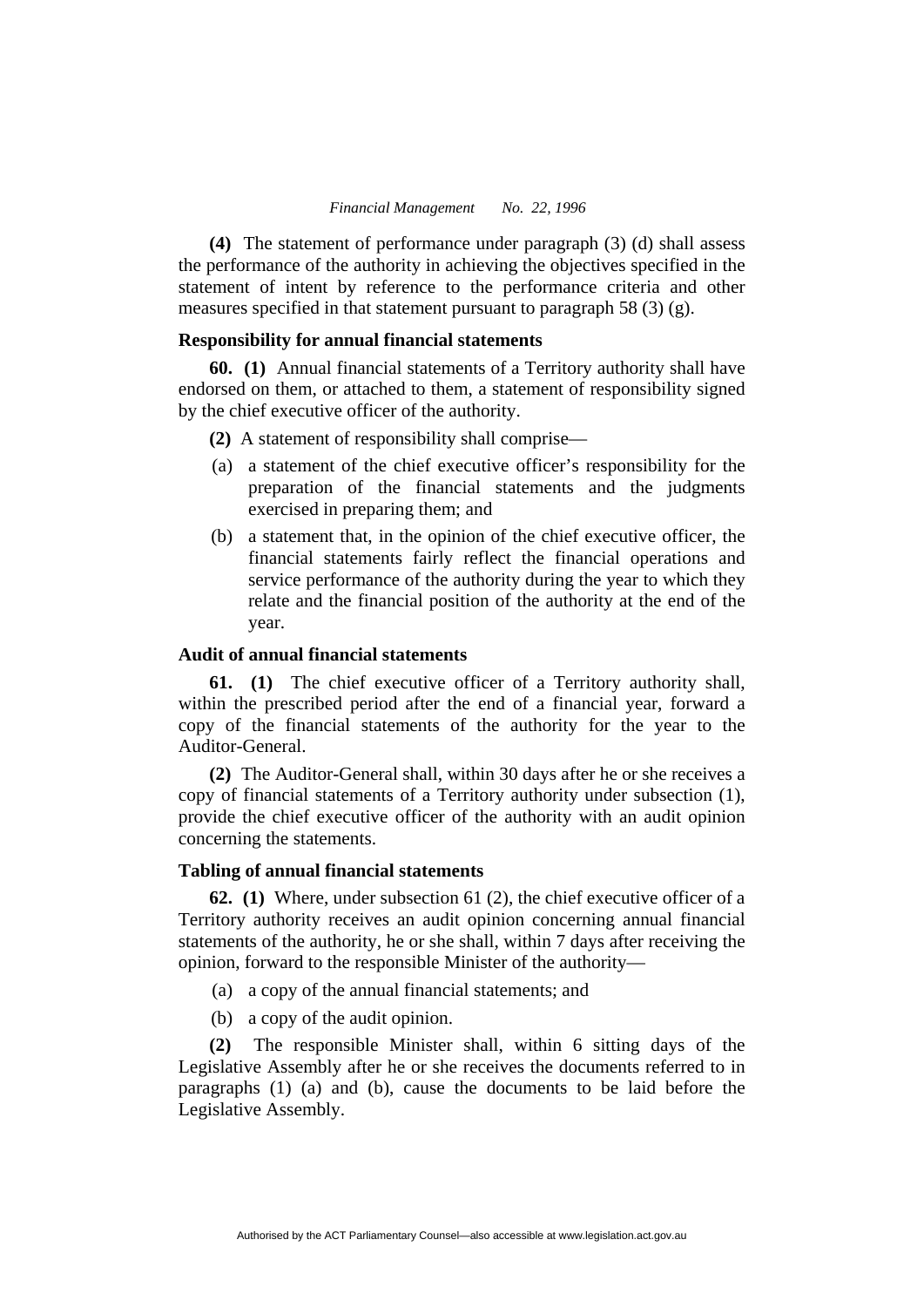#### **Interim financial statements**

**63. (1)** The Treasurer may, by instrument, direct the chief executive officer of a Territory authority to provide the responsible Minister of the authority with financial or other statements relating to the authority—

- (a) for each month of the year; or
- (b) for each period of 3 months ending on 30 September, 31 December, 31 March or 30 June.

**(2)** A chief executive officer of a Territory authority who receives a direction under subsection (1) shall prepare the statements specified in the direction and deliver them to the responsible Minister within such period as is specified in the direction.

# **PART IX—MISCELLANEOUS**

#### **Act of grace payments**

**64. (1)** If the Treasurer considers it appropriate to do so because of special circumstances, he or she may authorise the payment by a department of an amount to a person (in this section called the "payee") although the payment of that amount (in this section called the "relevant amount") would not otherwise be authorised by law or required to meet a legal liability.

**(2)** The authorisation may provide for the relevant amount to be paid  $by-$ 

- (a) more than 1 instalment and on the dates specified in the authorisation; or
- (b) periodical payments of an amount, and for the period, specified in the authorisation.

**(3)** An authorisation may be expressed to be subject to conditions to be complied with by the payee.

**(4)** Where a condition is contravened, the Treasurer may by notice in writing addressed to the last known address of the payee require the payee, within 30 days of receipt of the notice, to pay an amount equal to all or part of the relevant amount.

**(5)** Where the payee does not pay the amount specified in the notice under subsection (4), the amount may be recovered by the Territory as a debt.

**(6)** Where the payment of an amount by a department is authorised under this section, the Treasurer shall—

 (a) direct that the amount be paid from an appropriate appropriation for the department specified by the Treasurer;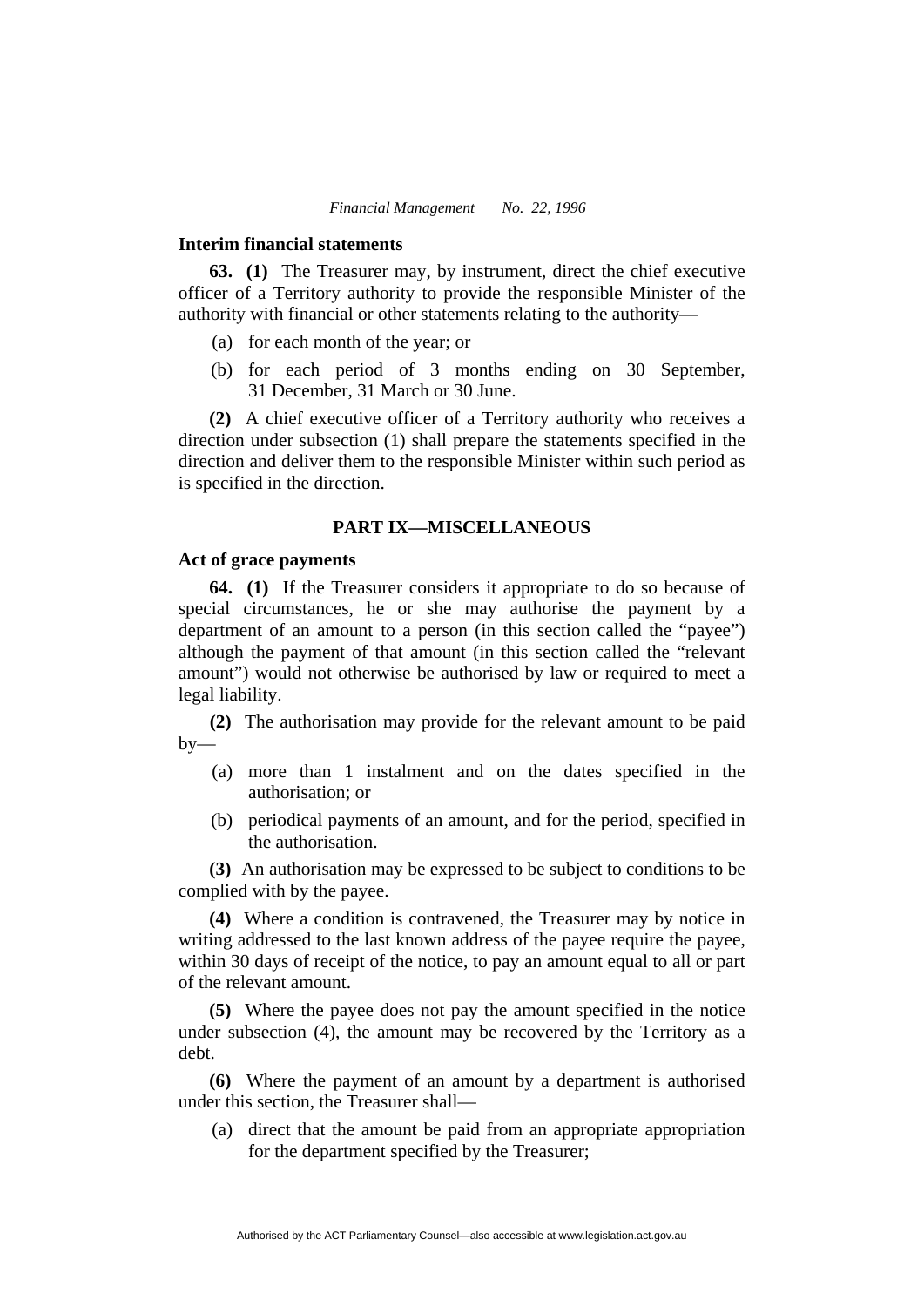- (b) authorise payment of the amount under section 19; or
- (c) authorise payment of the amount out of the public money of the Territory.

**(7)** The public money of the Territory is appropriated for the purposes of paragraph (6) (c).

**(8)** A payment made by a department under this section shall be reported in notes to the financial statements of the department that relate to the financial year during which the payment was made.

**(9)** The notes shall indicate in relation to each payment under this section the amount and grounds for the payment.

**(10)** The notes relating to a payment under this section shall not disclose the identity of the payee unless disclosure was agreed to by the payee as a condition of authorising the payment.

# **Waiver of debts etc.**

**65. (1)** The Treasurer may, by instrument, on behalf of the Territory—

- (a) waive the Territory's right to payment of an amount payable to the Territory;
- (b) postpone any right of the Territory to be paid a debt in priority to another debt;
- (c) allow the payment by instalments of an amount payable to the Territory; or
- (d) defer the time for payment of an amount payable to the Territory.

**(2)** A waiver relating to an amount payable to the Territory by a person may be expressed to be subject to a condition that the person agrees to pay an amount to the Territory in circumstances specified in the waiver.

**(3)** A waiver relating to an amount payable to the Territory shall be reported in the notes to the financial statements of the relevant department that relate to the year in which the right to payment was waived.

#### **Payments in respect of deceased estates**

**66. (1)** If, at the time of a person's death (whether before or after the commencement of this section), the Territory owed an amount to the person, the Treasurer may pay that amount to the person who the Treasurer considers should receive the payment.

**(2)** In deciding who should be paid, the Treasurer shall have regard  $to$ 

 (a) the provisions of any will of the deceased person which identify the persons entitled to property under the will; and